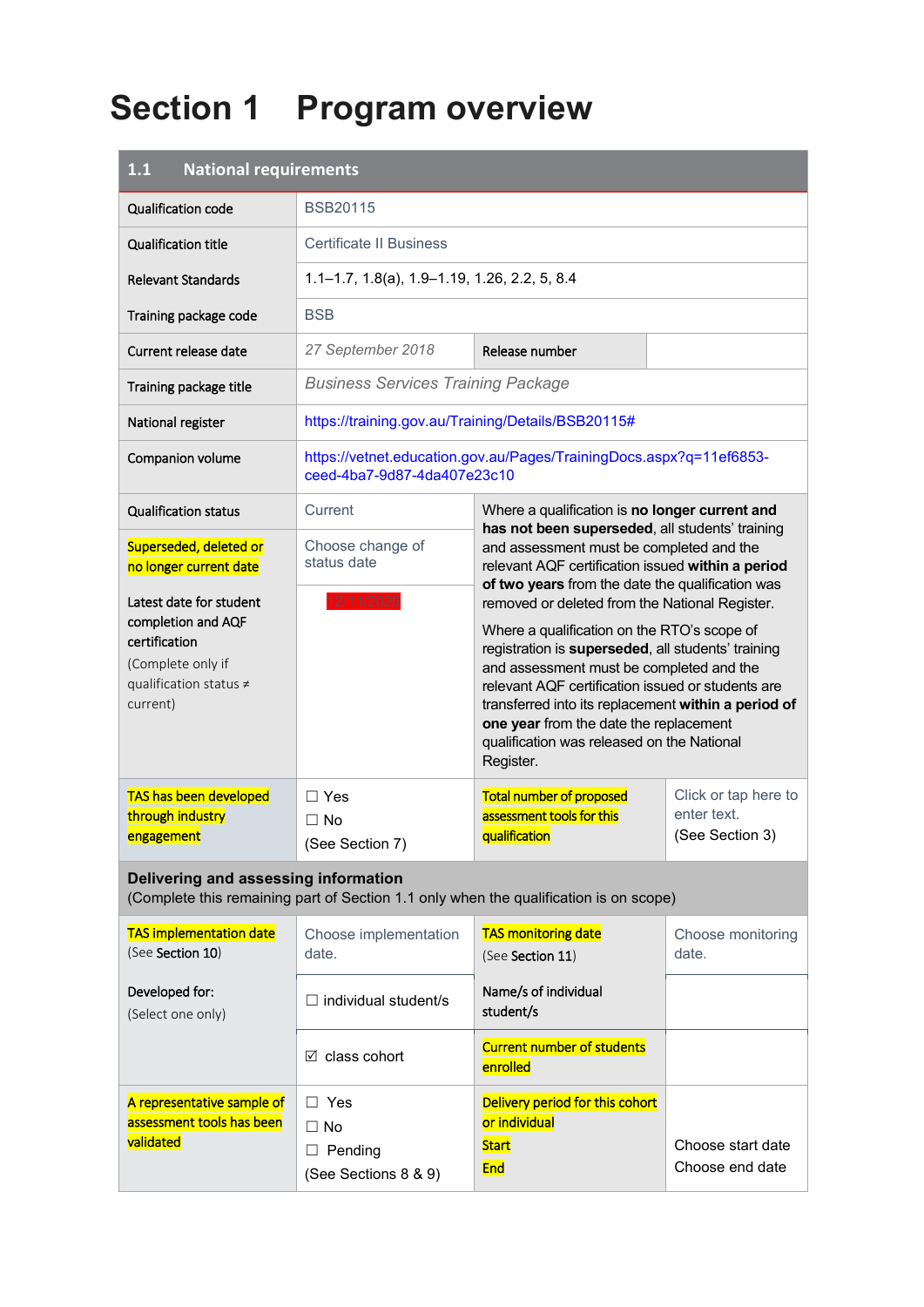| RTO's Assessment and/or<br>TAS policies and<br>procedures have been<br>followed when | ⊠ Yes<br>No | RTO has checked other<br>printed and electronic<br>student information/data for<br>compatibility with TAS | Yes<br>ר No |
|--------------------------------------------------------------------------------------|-------------|-----------------------------------------------------------------------------------------------------------|-------------|
| implementing this TAS                                                                |             |                                                                                                           |             |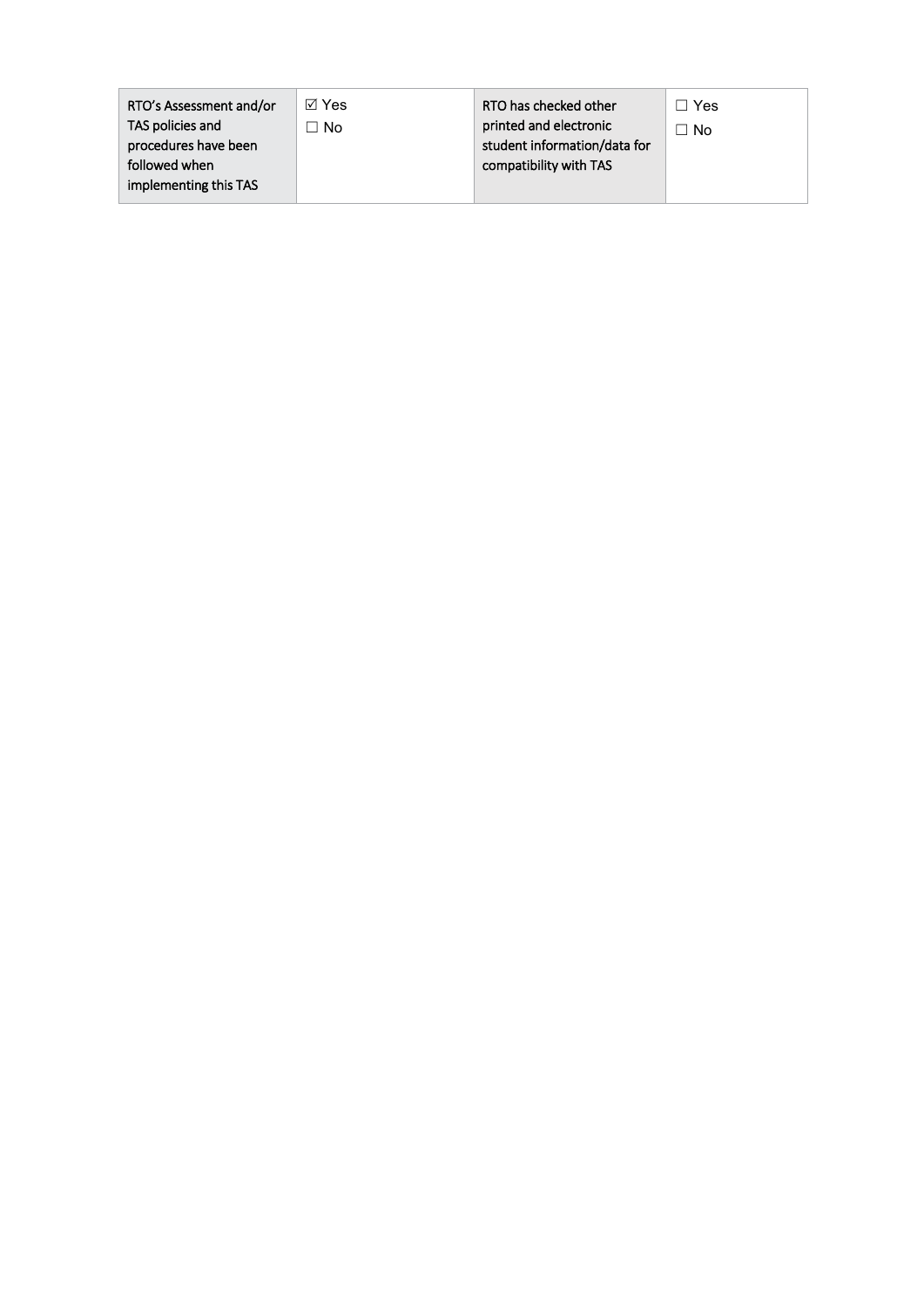### **1.2 Qualification**

| Requirement                          | Packaging rules                                                                                         | Confirmed by<br><b>RTOM</b> |
|--------------------------------------|---------------------------------------------------------------------------------------------------------|-----------------------------|
| Qualification<br>description and job | This qualification reflects the role of individuals in a variety of                                     | $\Box$ Yes<br>$\Box$ No     |
| roles                                | junior administrative positions who perform a range of mainly                                           |                             |
|                                      | routine tasks using limited practical skills and fundamental                                            |                             |
|                                      | operational knowledge in a defined context. Individuals in these                                        |                             |
|                                      | roles generally work under direct supervision.                                                          |                             |
|                                      | Licensing/Regulatory Information                                                                        |                             |
|                                      | No licensing, legislative or certification requirements apply to                                        |                             |
|                                      | this qualification at the time of publication.                                                          |                             |
|                                      | http://training.gov.au/Training/Details/BSB20115                                                        |                             |
| Packaging rules                      | Total number of units $= 12$                                                                            | $\Box$ Yes<br>$\Box$ No     |
|                                      | 1 core units plus                                                                                       |                             |
|                                      | 11 elective units of which:                                                                             |                             |
|                                      | 7 elective units must be selected from the elective units                                               |                             |
|                                      | listed below                                                                                            |                             |
|                                      | 4 elective units may be selected from the elective units                                                |                             |
|                                      | listed below, or any currently endorsed Training Package or                                             |                             |
|                                      | accredited course at the same qualification level<br>https://training.gov.au/Training/Details/BSB20115# |                             |

| Requirement                                                 | Pre-enrolment information                                                                                                                                                                                                                                                                                                                                                                                                                                                                                                                                      | Confirmed by<br><b>RTOM</b> |
|-------------------------------------------------------------|----------------------------------------------------------------------------------------------------------------------------------------------------------------------------------------------------------------------------------------------------------------------------------------------------------------------------------------------------------------------------------------------------------------------------------------------------------------------------------------------------------------------------------------------------------------|-----------------------------|
| General entry<br>requirements<br>(Adjust as<br>appropriate) | General entry requirements for this program include the<br>student's agreement and ability to undertake the following:<br>• demonstrate evidence of language, literacy and numeracy<br>skills at the requisite ACSF level<br>• attend and participate in scheduled training and assessment<br>• participate in workplace tasks to employer expectations<br>• be able to work in an industry environment and handle industry<br>standard equipment<br>• Comply with the RTO code of conduct requirements, directions<br>on work, and health and safety matters. | Yes<br>. . 1<br>$\Box$ No   |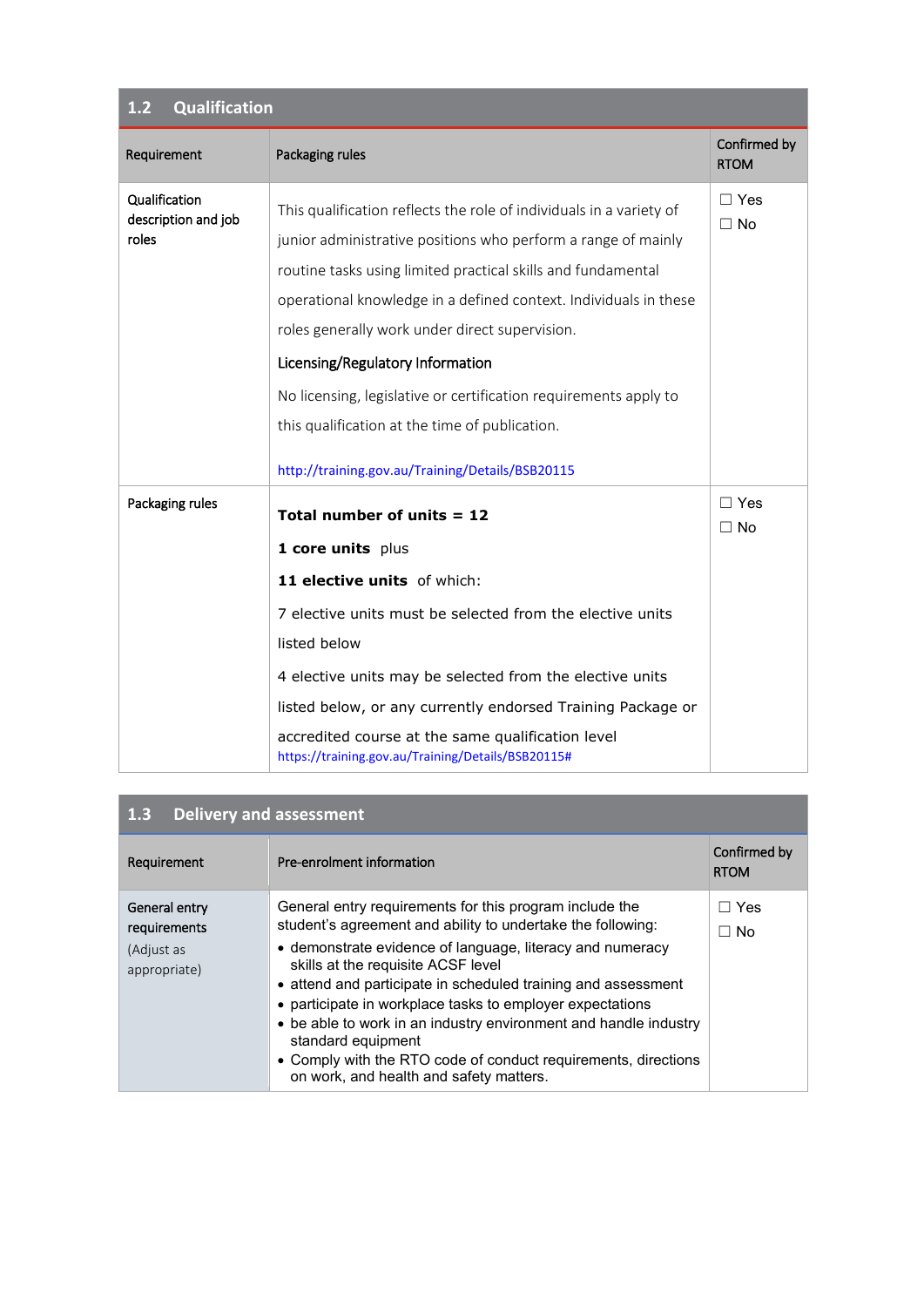| Requirement                                                                       | Pre-enrolment information                                                                                                                                                                                                                                                                                                                                                                                                                                                                                                                                                                                                                                                                                                                                                                                                                                                                                                                               |                                                                                                                                                                                                | Confirmed by<br><b>RTOM</b> |
|-----------------------------------------------------------------------------------|---------------------------------------------------------------------------------------------------------------------------------------------------------------------------------------------------------------------------------------------------------------------------------------------------------------------------------------------------------------------------------------------------------------------------------------------------------------------------------------------------------------------------------------------------------------------------------------------------------------------------------------------------------------------------------------------------------------------------------------------------------------------------------------------------------------------------------------------------------------------------------------------------------------------------------------------------------|------------------------------------------------------------------------------------------------------------------------------------------------------------------------------------------------|-----------------------------|
| Specific entry and/or<br>completion<br>requirements<br>(Adjust as<br>appropriate) | Specific entry requirements exist $\square$ Yes<br>Requirements to commence/complete some units within this<br>qualification:<br>• successfully obtain a Blue Card (eligibility to work with<br>children and young people) www.bluecard.qld.gov.au/index.html<br>• successfully obtain a White Card (general construction<br>induction card) www.worksafe.qld.gov.au/licensing-and-<br>registrations/work-health-and-safety-licences/what-licence-do-i-<br>need/general-construction-induction/apply-for-a-general-<br>construction-induction-card<br>• mandatory work experience with an organisation or<br>employer (this will include a minimum number of hours, e.g.<br>hospitality service periods, structured volunteer program)<br>• Other (include details).<br>Prior to enrolment the RTO has provided advice in print or<br>electronically to students on participation requirements and<br>application processes.<br>$\Box$ Yes<br>$\Box$ No | $\Box$ No                                                                                                                                                                                      | $\Box$ Yes<br>$\Box$ No     |
| Access and reasonable<br>adjustments<br>(Adjust as<br>appropriate)                | The RTO has advised students in print or electronically that<br>reasonable adjustments may be available.<br>When appropriate, reasonable adjustments will be applied by the<br>RTO to take into account the individual student's needs.<br>Reasonable adjustments may include:<br>$\bullet$ accessible class rooms<br>• note-taking support<br>• course material in<br>alternative formats -<br>electronic, large print<br>• use of laptop for<br>assessments<br>• an Auslan (Australian Sign<br>Language) interpreter                                                                                                                                                                                                                                                                                                                                                                                                                                  | $\Box$ Yes<br>$\Box$ No<br>• extra time or extensions for<br>assessments or alternative<br>assessment tasks<br>· ergonomic chair/desk<br>• use of assistive technology<br>• Other adjustments. | $\Box$ Yes<br>$\Box$ No     |
| Mode of delivery<br>(Adjust as<br>appropriate)                                    | The mode of delivery includes any combination of the following:<br>• face-to-face in a simulated workplace environment for required<br>performance and knowledge evidence<br>• work experience in commercial work site - third party report<br>• online for some components of training for knowledge<br>evidence<br>• In a classroom ('off the job') for some components of training<br>for knowledge evidence.                                                                                                                                                                                                                                                                                                                                                                                                                                                                                                                                        |                                                                                                                                                                                                | $\Box$ Yes<br>$\Box$ No     |
| Delivery location                                                                 | Locations of additional<br>Multiple delivery locations are<br>campuses where training or<br>used.<br>$\Box$ Yes<br>$\Box$ No                                                                                                                                                                                                                                                                                                                                                                                                                                                                                                                                                                                                                                                                                                                                                                                                                            |                                                                                                                                                                                                | $\Box$ Yes<br>$\Box$ No     |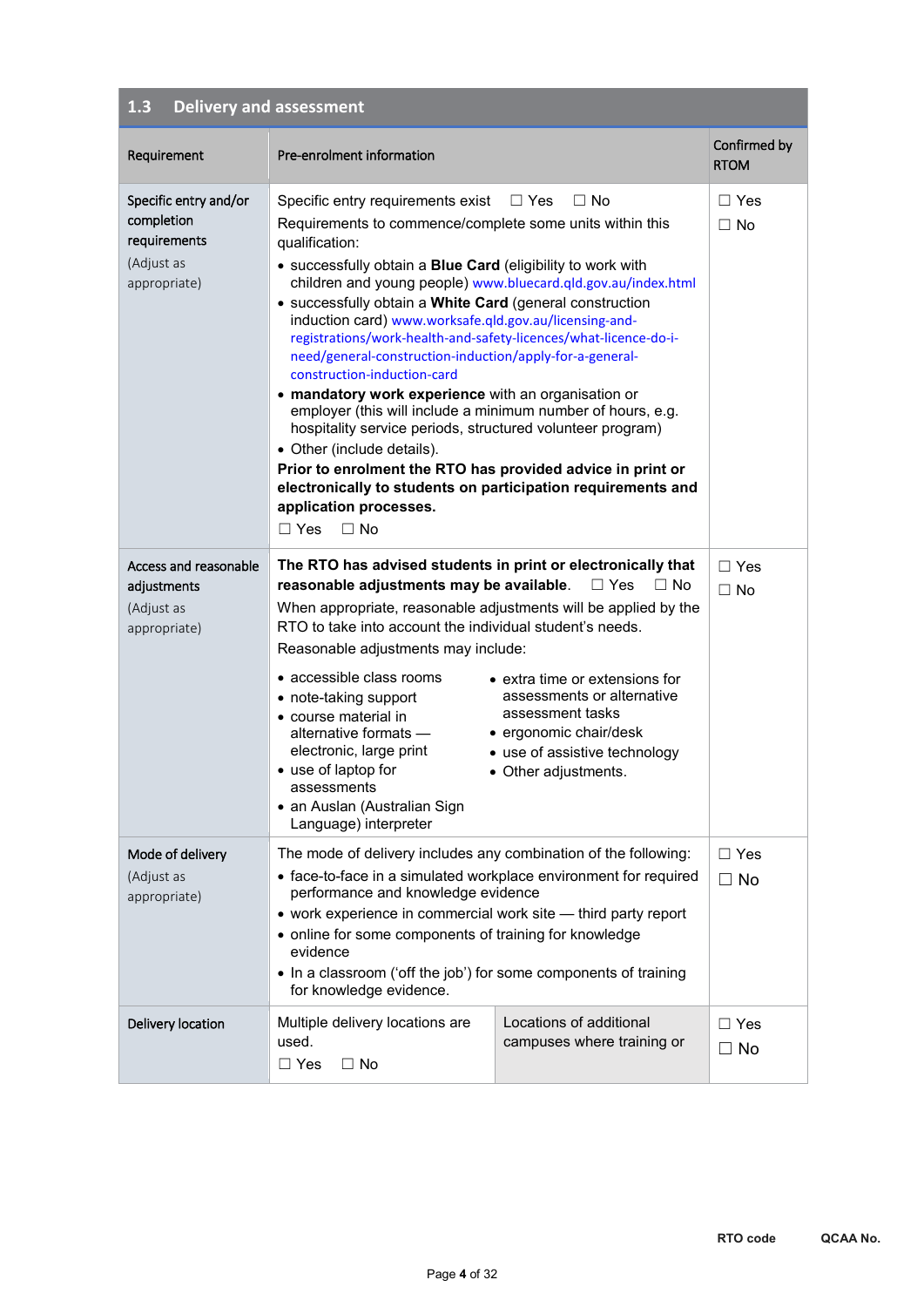| Requirement                                        | Pre-enrolment information                                                                                                                                                                                                                                                                                                                                                                                                                                                                                                                                  |                                                                                                                                                             | Confirmed by<br><b>RTOM</b> |
|----------------------------------------------------|------------------------------------------------------------------------------------------------------------------------------------------------------------------------------------------------------------------------------------------------------------------------------------------------------------------------------------------------------------------------------------------------------------------------------------------------------------------------------------------------------------------------------------------------------------|-------------------------------------------------------------------------------------------------------------------------------------------------------------|-----------------------------|
| (Adjust as<br>appropriate)                         | The delivery location is the<br>principal place of business of<br>the RTO.<br>Marsden State High School 106-<br><b>130 Muchow Road Waterford</b><br><b>West 4133</b>                                                                                                                                                                                                                                                                                                                                                                                       | assessment services are<br>provided.                                                                                                                        |                             |
| Program duration                                   | Total program duration for<br>delivery and assessment is:<br>$\Box$ 6 months<br>$\Box$ 1 year<br>$\boxtimes$ 2 years<br>$\Box$ 3 years<br>Total program duration is 2<br>years of delivery and<br>assessment.<br>3x 70 minute lessons per week                                                                                                                                                                                                                                                                                                             | This means that after the<br>expiry of the program<br>duration, no further<br>assessment evidence will be<br>accepted and no further<br>training conducted. | $\Box$ Yes<br>$\Box$ No     |
| Amount of training<br>and volume of<br>learning    | The 'amount of training' relates to formal teaching and learning<br>activities.<br>The nominal amount of scheduled training for this program is:<br>$\boxtimes$ 110 hours<br>$\Box$ 220 hours<br>$\Box$ 330 hours<br>$\Box$ 55 hours<br>The 'volume of learning' identifies the notional duration of all<br>activities required for the achievement of the learning outcomes<br>of this program.<br>The total volume of learning for this program is:<br>$\Box$ 600-1200 hours (Certificate I and II)<br>$\Box$ 1200–2400 hours (Certificate III and IV)   |                                                                                                                                                             | $\Box$ Yes<br>$\Box$ No     |
| Learning resources                                 | There are sufficient learning resources, equipment and facilities<br>to:<br>• enable students to meet the requirements for each unit of<br>competency<br>• Support the number of students undertaking the training and<br>assessment.                                                                                                                                                                                                                                                                                                                      |                                                                                                                                                             | $\Box$ Yes<br>$\Box$ No     |
| Assessment resources<br>(Adjust as<br>appropriate) | • Assessments will be formative and conducted so that skills,<br>knowledge and understanding may be demonstrated in the<br>simulated workplace environment. Assessment of knowledge<br>and skills will be integrated with assessment of their practical<br>application.<br>• Projects/tasks and work evidence will be progressively<br>gathered by the assessor for units of competency until<br>sufficient valid evidence is gathered to make assessment<br>decisions on competency. Evidence of skills and knowledge<br>will be gathered simultaneously. |                                                                                                                                                             | $\Box$ Yes<br>$\Box$ No     |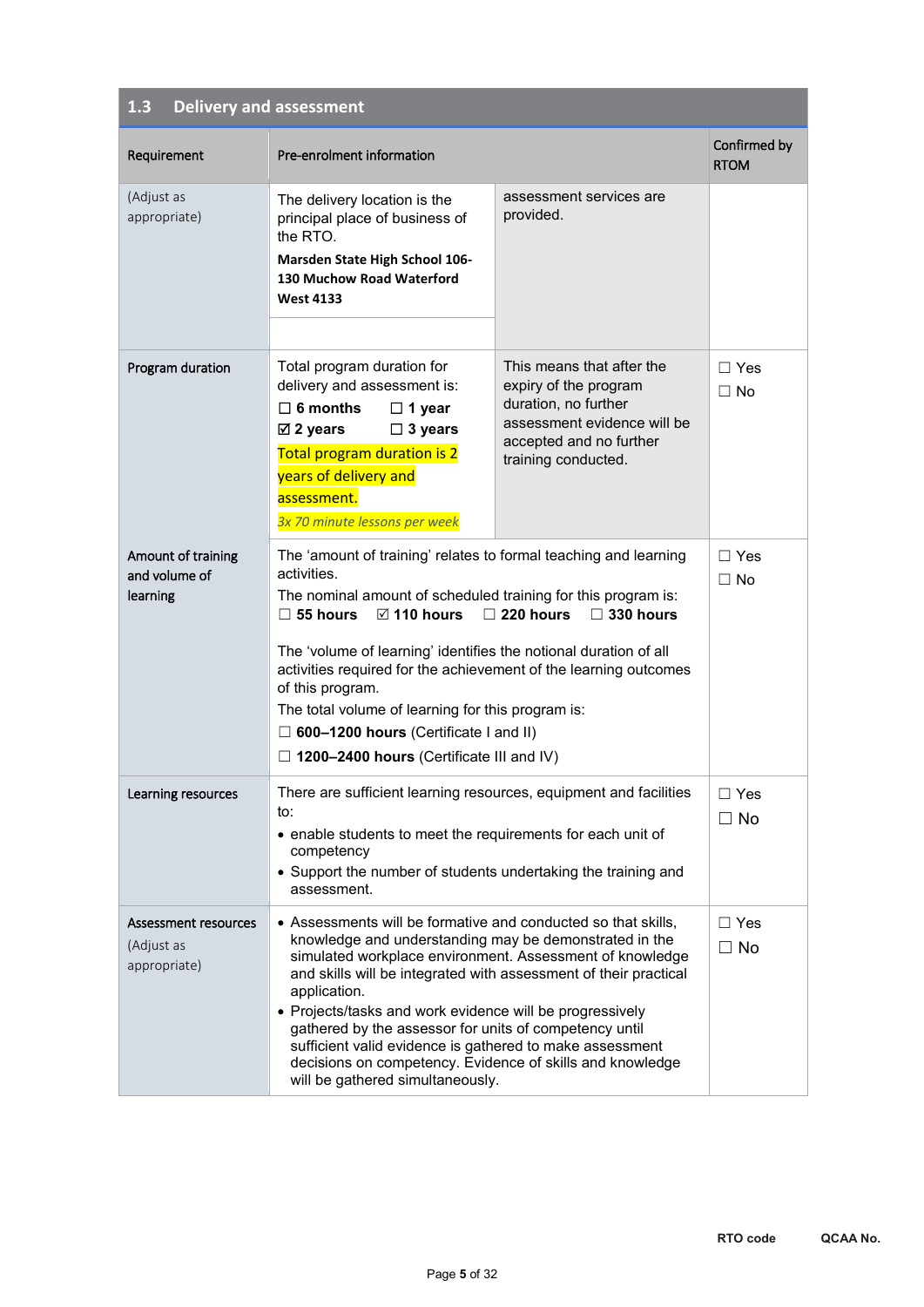| Requirement                                                    | Pre-enrolment information                                                                                                                                                                                                                                                                                                                                       |                                                                                         |                                                                                                                                                                                                                                                                                                                                                                                                                                                                                                                                                                                                                                                                                                                                                                                                                                                                                                                      | Confirmed by<br><b>RTOM</b> |
|----------------------------------------------------------------|-----------------------------------------------------------------------------------------------------------------------------------------------------------------------------------------------------------------------------------------------------------------------------------------------------------------------------------------------------------------|-----------------------------------------------------------------------------------------|----------------------------------------------------------------------------------------------------------------------------------------------------------------------------------------------------------------------------------------------------------------------------------------------------------------------------------------------------------------------------------------------------------------------------------------------------------------------------------------------------------------------------------------------------------------------------------------------------------------------------------------------------------------------------------------------------------------------------------------------------------------------------------------------------------------------------------------------------------------------------------------------------------------------|-----------------------------|
| Evidence-gathering<br>conditions<br>(Adjust as<br>appropriate) | • Will be progressively gathered for groups of units<br>simultaneously.<br>single assessment event.<br>reports.<br>required by the units.                                                                                                                                                                                                                       |                                                                                         | • Methods will confirm consistency of performance over time<br>and in a range of workplace-relevant contexts, rather than a<br>• Will be by observation of relevant tasks with questioning on<br>underpinning knowledge and, where applicable, training<br>journals and reviews of work products/folios and third party<br>• Will be done under the specific assessment conditions                                                                                                                                                                                                                                                                                                                                                                                                                                                                                                                                   | $\Box$ Yes<br>$\Box$ No     |
| Work placement<br>requirements<br>(Adjust as<br>appropriate)   | have been advised in writing or electronically.                                                                                                                                                                                                                                                                                                                 |                                                                                         | Work placement or experience is a requirement. $\Box$ Yes $\Box$ No<br>The RTO may require students to undertake work placement or<br>work experience. When this is the case, a summary of the<br>requirements will be recorded in Section 4 of the TAS. Students                                                                                                                                                                                                                                                                                                                                                                                                                                                                                                                                                                                                                                                    | ⊠ Yes<br>$\Box$ No          |
| Third party<br>arrangements<br>(Adjust as appropriate)         | No services are<br>delivered on behalf<br>of the RTO.<br>Some services are<br>provided by a third<br>party on behalf of<br>the RTO.<br>QCAA has been<br>notified of the third<br>party arrangement.<br>Third party name<br>Third party RTO number<br>Third party phone number<br>Summary of services<br>provided in relation to<br>specific units of competency | $\Box$ Yes<br>$\boxtimes$ No<br>$\Box$ Yes<br>$\boxtimes$ No<br>$\Box$ Yes<br>$\Box$ No | • 'Third party' means any party<br>that provides services on<br>behalf of the RTO, but does<br>not include a contract of<br>employment between an RTO<br>and its employee.<br>• Where services are provided<br>on the RTO's behalf by a third<br>party, the provision of those<br>services must include a written<br>agreement.<br>• The RTO must disclose to the<br>student the name and contact<br>details of any third party that<br>will provide training and/or<br>assessment, and related<br>educational and support<br>services to the student on the<br>RTO's behalf.<br>• When the RTO offers a<br>qualification on its scope to<br>students and in order to<br>achieve the qualification the<br>RTO requires students to<br>undertake training for one or<br>more units with a different<br>RTO, this is considered a third<br>party arrangement. Record the<br>RTO's details and<br>arrangements summary. | $\Box$ Yes<br>$\Box$ No     |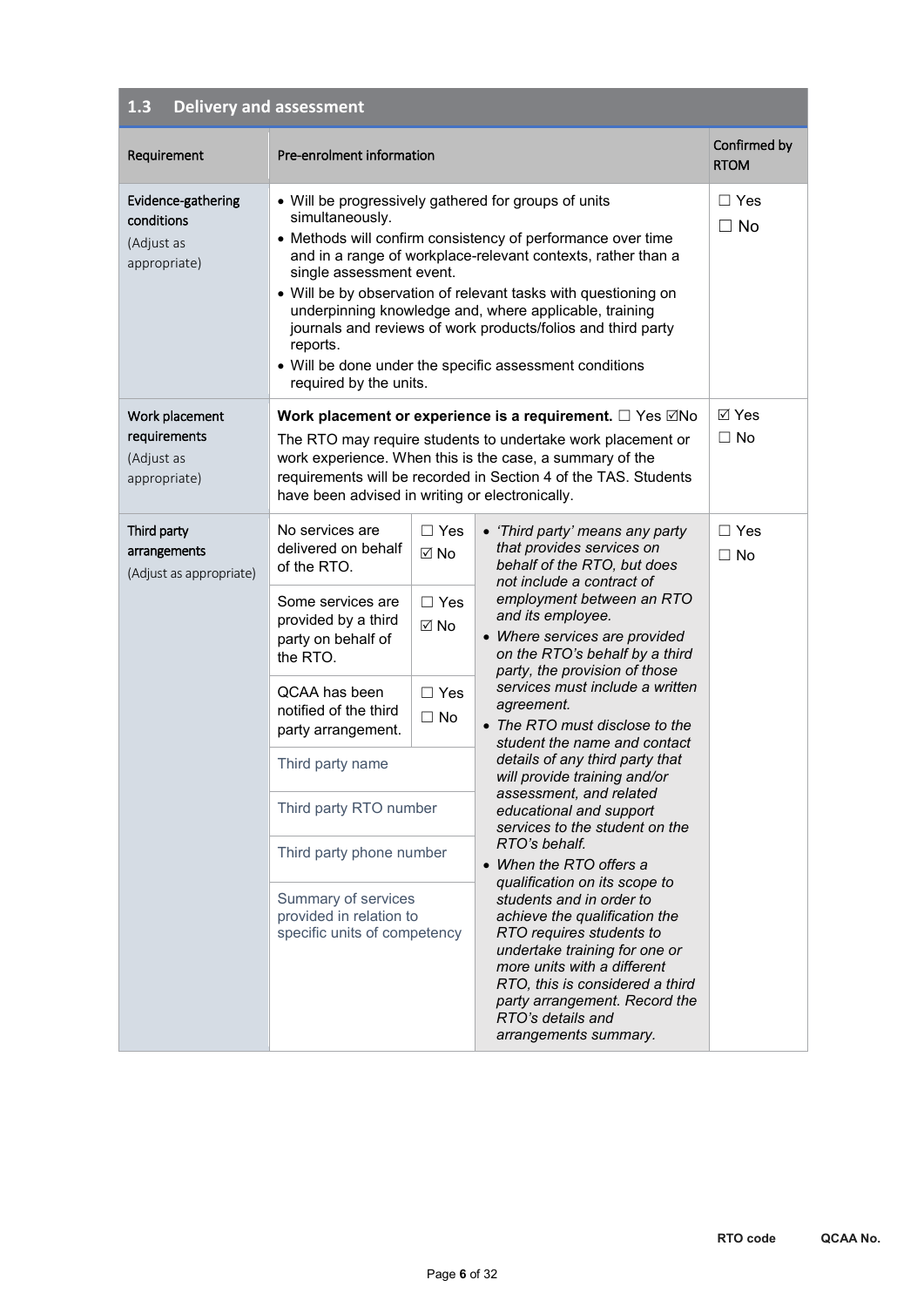| Requirement                                | Pre-enrolment information                                                                                                                                                                                                                                                                                                                                                                                                                                                                                                                                                                                                                                                                                                   | Confirmed by<br><b>RTOM</b> |
|--------------------------------------------|-----------------------------------------------------------------------------------------------------------------------------------------------------------------------------------------------------------------------------------------------------------------------------------------------------------------------------------------------------------------------------------------------------------------------------------------------------------------------------------------------------------------------------------------------------------------------------------------------------------------------------------------------------------------------------------------------------------------------------|-----------------------------|
| <b>Educational and</b><br>support services | $\bullet$ Learners in this cohort are school students in Years 10 to 12.<br>The RTO will schedule supervised training and assessment<br>sessions based on the timetable. Students may negotiate<br>support in addition to scheduled hours to develop the required<br>skills and knowledge.<br>• Unmet educational needs of young persons aged 10-17 in the<br>juvenile justice system - school RTOs within youth detention<br>centres may deliver training and assessment to these students<br>even if not in detention.<br>The RTO delivers services to students in the juvenile justice<br>system.<br>$\boxtimes$ No<br>$\Box$ Yes                                                                                        | $\boxdot$ Yes<br>$\Box$ No  |
| Early termination of<br>program            | In the event that the RTO loses suitably qualified trainers and<br>assessors and is unable to deliver this program:<br>• students will be issued with a Statement of Attainment for any<br>successfully completed units of competency<br>• Any fees paid toward the program will be refunded on a pro<br>rata basis.                                                                                                                                                                                                                                                                                                                                                                                                        | $\boxdot$ Yes<br>$\Box$ No  |
|                                            | The RTO has provided students with information in print or<br>electronically concerning arrangements in the event of early<br>termination of the program.<br>$\Box$ Yes<br>$\Box$ No                                                                                                                                                                                                                                                                                                                                                                                                                                                                                                                                        | $\Box$ Yes<br>$\Box$ No     |
| Transition                                 | This qualification's status on TGA is current at the time of this<br>strategy's expected start date.<br>If this qualification is superseded with a new version before the<br>end of the expected duration of the program, then:<br>• if practical, students will complete training and assessment<br>and receive any appropriate certificates in the old qualification<br>within 12 months of the release of the new version<br>• If this is not practical, students will transition to the new<br>qualification within 12 months and complete their training and<br>assessment in the new version within the expected duration of<br>the program. Credit will be arranged for units completed and<br>deemed as equivalent. | ⊠ Yes<br>$\Box$ No          |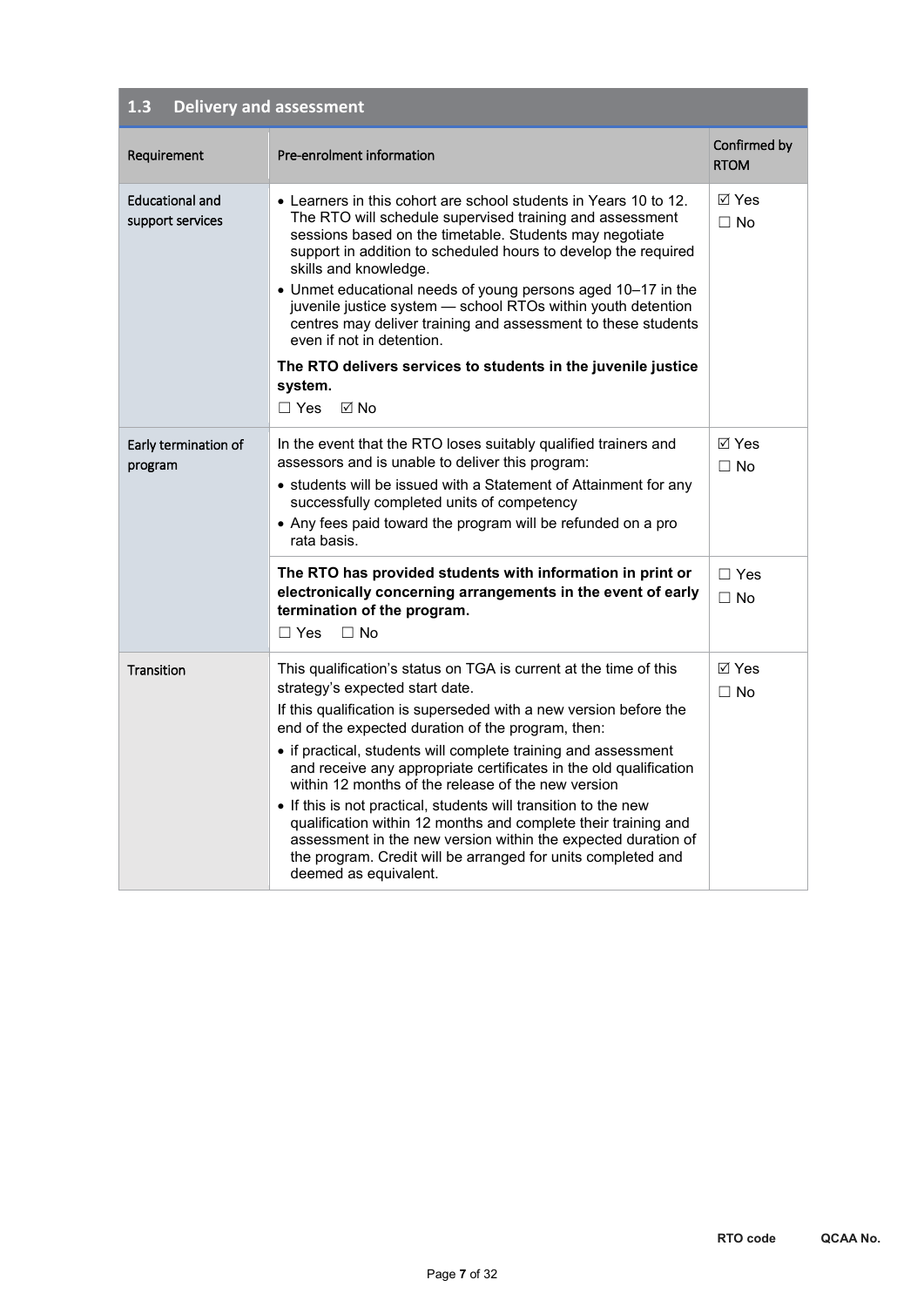| <b>Certification</b><br>1.4                            |                                                                                                                                                                                                                                                                                                                                                                                                                                                                                                                                                                                                               |                                              |
|--------------------------------------------------------|---------------------------------------------------------------------------------------------------------------------------------------------------------------------------------------------------------------------------------------------------------------------------------------------------------------------------------------------------------------------------------------------------------------------------------------------------------------------------------------------------------------------------------------------------------------------------------------------------------------|----------------------------------------------|
| Requirement                                            | Pre-enrolment information                                                                                                                                                                                                                                                                                                                                                                                                                                                                                                                                                                                     | Confirmed by<br><b>RTOM</b>                  |
| Certificates and<br>Statements of<br>Attainment        | If a student is assessed as meeting the requirements of the<br>qualification, and all agreed fees the student owes to the RTO have<br>been paid, then within 30 calendar days* of all conditions being<br>met:<br>• an AQF certificate and record of results will be issued if the<br>qualification in which the learner is enrolled is complete<br>• A Statement of Attainment will be issued if the qualification in<br>which the learner is enrolled is partially complete.<br>* unless there is a written agreement with students and parents that<br>the RTO will issue certification on exit or request | ⊠ Yes<br>$\Box$ No                           |
| Unique Student<br>Identifier (USI)                     | • The school RTO will not issue an AQF certificate, record of<br>results or Statement of Attainment to a student without having a<br>verified USI for that individual.<br>• The consequences of not providing the RTO with a USI have<br>been explained to the student.<br>• Each student's USI will be recorded by the RTO in SLIMS or<br>Student Management and reported to QCAA in the same year<br>that the certification was issued.<br>A student may access their training records and results (transcript)                                                                                             | <b>⊠</b> Yes<br>$\Box$ No<br>$\boxtimes$ Yes |
|                                                        | using their online USI account. For more information, see<br>usi.gov.au/Students/pages/default.aspx                                                                                                                                                                                                                                                                                                                                                                                                                                                                                                           | $\Box$ No                                    |
| Credit<br>arrangements                                 | Transitioning from an old version to a new version of a<br>training product<br>If the National Register (training.gov.au) deems a superseded unit<br>of competency to be equivalent to its replacement, students may<br>claim credit for a successfully completed superseded unit.                                                                                                                                                                                                                                                                                                                            | $\boxtimes$ Yes<br>$\Box$ No                 |
|                                                        | If a student already holds a unit of competency<br>If a student has a Statement of Attainment for a unit of competency<br>and it has the same code as a unit of competency making up this<br>program, the student may make a claim for a credit transfer.                                                                                                                                                                                                                                                                                                                                                     | <b>⊠</b> Yes<br>$\Box$ No                    |
| Recognition of prior<br>learning (RPL)<br>arrangements | Students may request recognition of prior learning (RPL)<br>assessment.<br>Students are advised of the opportunity to apply for RPL and, if<br>requested, will be provided with an RPL document allowing them to<br>provide verifiable details of prior learning. The evidence will be<br>assessed for currency and against requirements of the units of<br>competency, and an amended program strategy will be prepared,<br>taking into account the student's prior learning.                                                                                                                                | $\boxtimes$ Yes<br>$\Box$ No                 |
|                                                        | The RTO has advised students in print or electronically of RPL<br><b>⊠</b> Yes<br>$\square$ No<br>arrangements.                                                                                                                                                                                                                                                                                                                                                                                                                                                                                               | $\boxtimes$ Yes<br>$\Box$ No                 |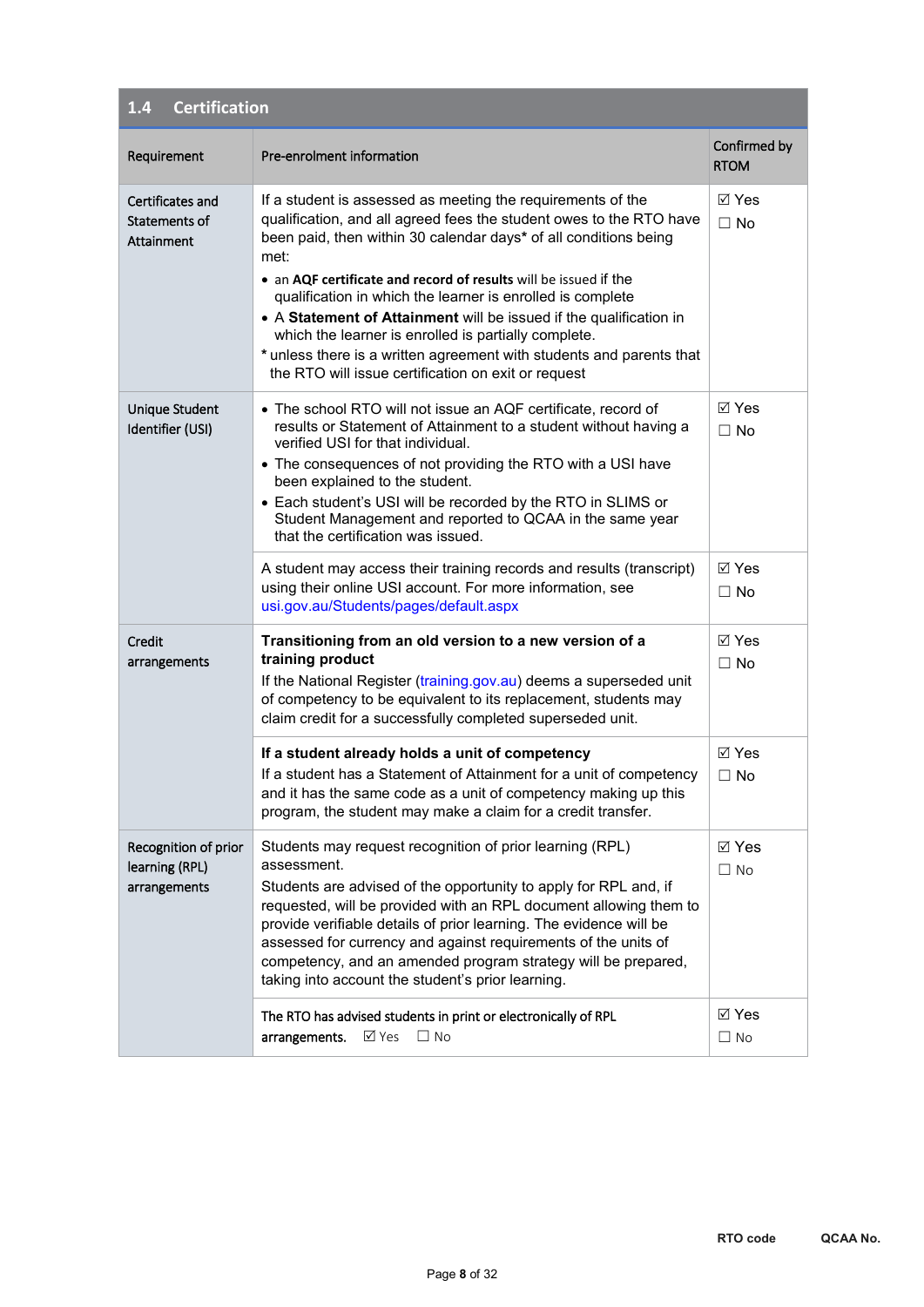| <b>Certification</b><br>1.4                                     |                                                                                                                                                                                                                                                                                                                                                                                                                                                                                                                                                                                               |                                                                                                                                                                                                                                                                                                                                                                                                                                                                                                                                                                                                                                                    |                             |
|-----------------------------------------------------------------|-----------------------------------------------------------------------------------------------------------------------------------------------------------------------------------------------------------------------------------------------------------------------------------------------------------------------------------------------------------------------------------------------------------------------------------------------------------------------------------------------------------------------------------------------------------------------------------------------|----------------------------------------------------------------------------------------------------------------------------------------------------------------------------------------------------------------------------------------------------------------------------------------------------------------------------------------------------------------------------------------------------------------------------------------------------------------------------------------------------------------------------------------------------------------------------------------------------------------------------------------------------|-----------------------------|
| Requirement                                                     | Pre-enrolment information                                                                                                                                                                                                                                                                                                                                                                                                                                                                                                                                                                     |                                                                                                                                                                                                                                                                                                                                                                                                                                                                                                                                                                                                                                                    | Confirmed by<br><b>RTOM</b> |
| Reissuing of<br>Certificates and<br>Statements of<br>Attainment | The RTO maintains an<br>auditable-quality register of all<br>AQF qualifications (including<br>Statements of Attainment)<br>issued and authorised to<br>issue.<br>The register contains<br>sufficient information to<br>identify correctly the holder of<br>the qualification, the AQF<br>qualification by its full title,<br>and date of issue/award/<br>conferral.<br>The RTO has a policy that<br>permits the replacement of<br>certification documentation<br>and maintains responsibility<br>for authentication and<br>verification of any<br>replacement certification<br>documentation. | The Standards require compliance<br>with the AQF Register and<br>Issuance policies. All RTOs will:<br>• maintain an auditable-quality<br>register of AQF qualifications<br>issued (including Statements of<br>Attainment) containing sufficient<br>information to identify correctly<br>- the holder of the qualification<br>- the AQF qualification by its full<br>title<br>- date of issue/award/conferral<br>• have a policy that permits<br>replacement of certification<br>documentation<br>• Be responsible for<br>authentication and verification of<br>any replacement certification<br>documentation.<br>See www.aqf.edu.au/aqf-policies. | ା Yes<br>$\Box$ No          |
|                                                                 | <b>AOF</b> certification.<br>$\Box$ Yes                                                                                                                                                                                                                                                                                                                                                                                                                                                                                                                                                       | The RTO has advised students either in print or electronically<br>about arrangements and fees related to obtaining replacement<br>$\Box$ No                                                                                                                                                                                                                                                                                                                                                                                                                                                                                                        | <b>⊠</b> Yes<br>$\Box$ No   |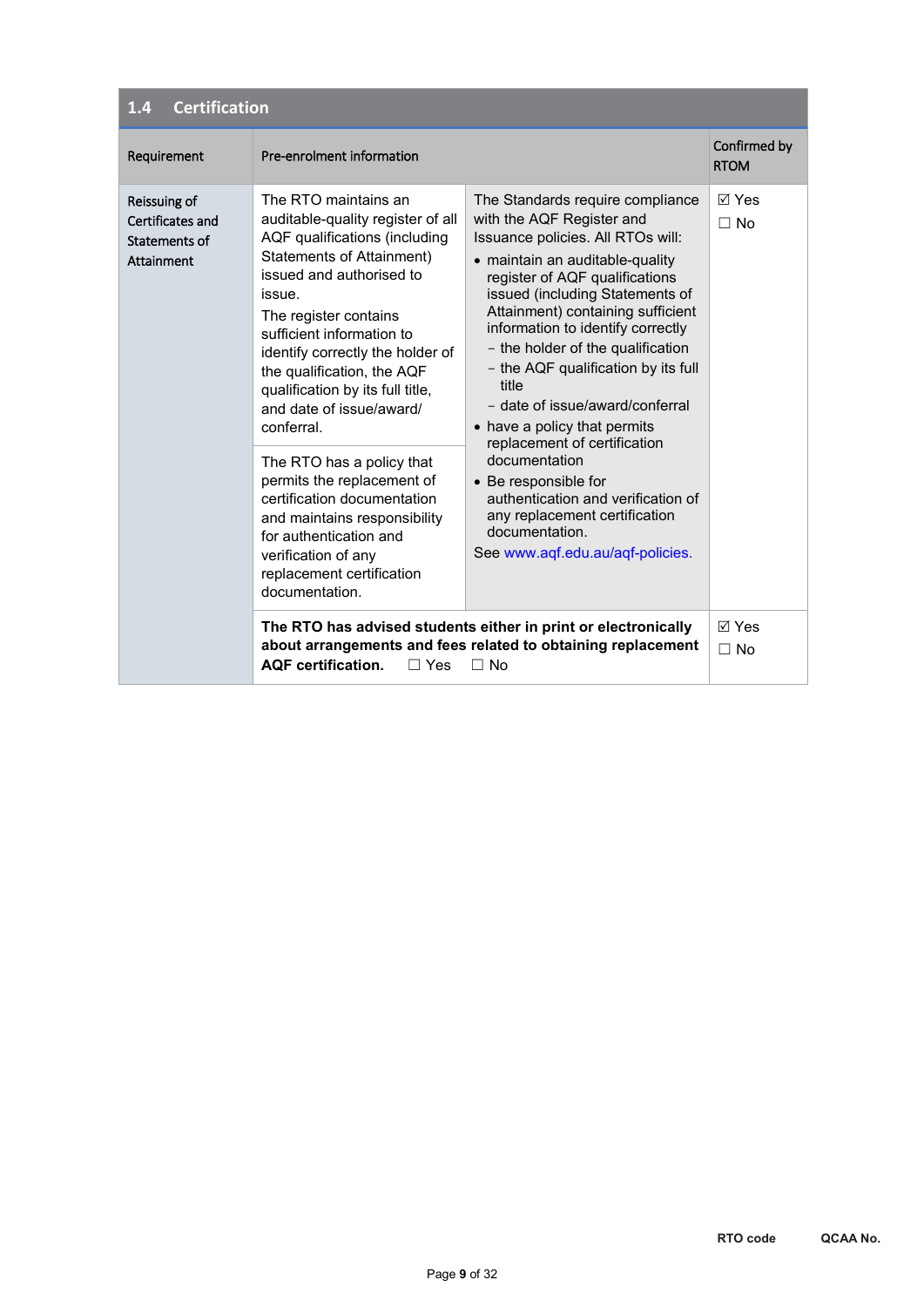| <b>Reporting</b><br>1.5                                |                                                                                                                                                                                                                                                                                                                                                                                                                                                                                                                                                                                                                                                                                                                                                                                                                                                                                                                                                                                                                                                                                                                                                                                                 |                              |
|--------------------------------------------------------|-------------------------------------------------------------------------------------------------------------------------------------------------------------------------------------------------------------------------------------------------------------------------------------------------------------------------------------------------------------------------------------------------------------------------------------------------------------------------------------------------------------------------------------------------------------------------------------------------------------------------------------------------------------------------------------------------------------------------------------------------------------------------------------------------------------------------------------------------------------------------------------------------------------------------------------------------------------------------------------------------------------------------------------------------------------------------------------------------------------------------------------------------------------------------------------------------|------------------------------|
| Requirement                                            | Pre-enrolment information                                                                                                                                                                                                                                                                                                                                                                                                                                                                                                                                                                                                                                                                                                                                                                                                                                                                                                                                                                                                                                                                                                                                                                       | Confirmed by<br><b>RTOM</b>  |
| <b>Recording results</b><br>(Adjust as<br>appropriate) | • Evidence-gathering tools are used to make decisions about a<br>student's progress toward competency.<br>• The interim outcome descriptors of 'Satisfactory' or<br>'Unsatisfactory' will be used on students' projects and evidence<br>documents.<br>• Students may continue to submit evidence until they exit the<br>program or the end of the program's duration period.<br>• Assessor may determine final outcomes for units of competency<br>at any time, but only after sufficient valid evidence has been<br>gathered and assessed and any pre-requisite units have been<br>successfully completed.<br>• RTO management will record final outcomes (usually using the<br>descriptors Competent, Not Competent, Credit Transfer,<br>Superseded or Withdrawn) in Student Data Capture System<br>(SDCS) or Student Management software approved by QCAA.<br>• All final outcomes must be entered into a QCAA approved<br>software program before the end of the last term of the VET<br>program or immediately after a student exits the program.<br>• RTO management reports student enrolment data to QCAA<br>within the first term of the student's commencement of the VET<br>program. | ⊠ Yes<br>$\Box$ No           |
| <b>Student profiles</b><br>(Adjust as<br>appropriate)  | • Student profiles are updated by the assessor and are accessible<br>to students on request.<br>• Assessors update the profile to confirm an individual student's<br>submission of evidence and record interim and final outcomes.<br>• RTO management uses final outcomes recorded in student<br>profiles to update SDCS, Student Management and/or SLIMS.                                                                                                                                                                                                                                                                                                                                                                                                                                                                                                                                                                                                                                                                                                                                                                                                                                     | $\boxtimes$ Yes<br>$\Box$ No |
| Projects and<br>evidence-gathering<br>instruments      | • All assessment activities, including projects and evidence-<br>gathering tools, are identified by a code and listed in this<br>document.<br>• A mapping document provides evidence of how assessment<br>activities, projects and evidence-gathering tools meet the<br>requirements for each unit of competency.                                                                                                                                                                                                                                                                                                                                                                                                                                                                                                                                                                                                                                                                                                                                                                                                                                                                               | ⊠ Yes<br>$\Box$ No           |
| Data privacy and<br>reporting                          | The RTO has provided students with information in print or<br>electronically concerning privacy, use of personal data and<br>reporting. ⊠ Yes<br>$\Box$ No<br>• students are informed that personal information will be<br>collected and reported on their behalf<br>• student declarations and consent of the RTO's privacy notice<br>are retained (for 2018 only)                                                                                                                                                                                                                                                                                                                                                                                                                                                                                                                                                                                                                                                                                                                                                                                                                             | $\nabla$ Yes<br>$\Box$ No    |
| Use of personal<br>email address                       | The RTO has provided students with information in print or<br>electronically concerning use of personal email addresses on<br>assessment materials and evidence. $\Box$ Yes<br>$\Box$ No<br>• Agreed email addresses provide the same acknowledgment as a<br>signature<br>• The RTO has recorded students' and assessors' email<br>addresses                                                                                                                                                                                                                                                                                                                                                                                                                                                                                                                                                                                                                                                                                                                                                                                                                                                    | $\Box$ Yes<br>$\Box$ No      |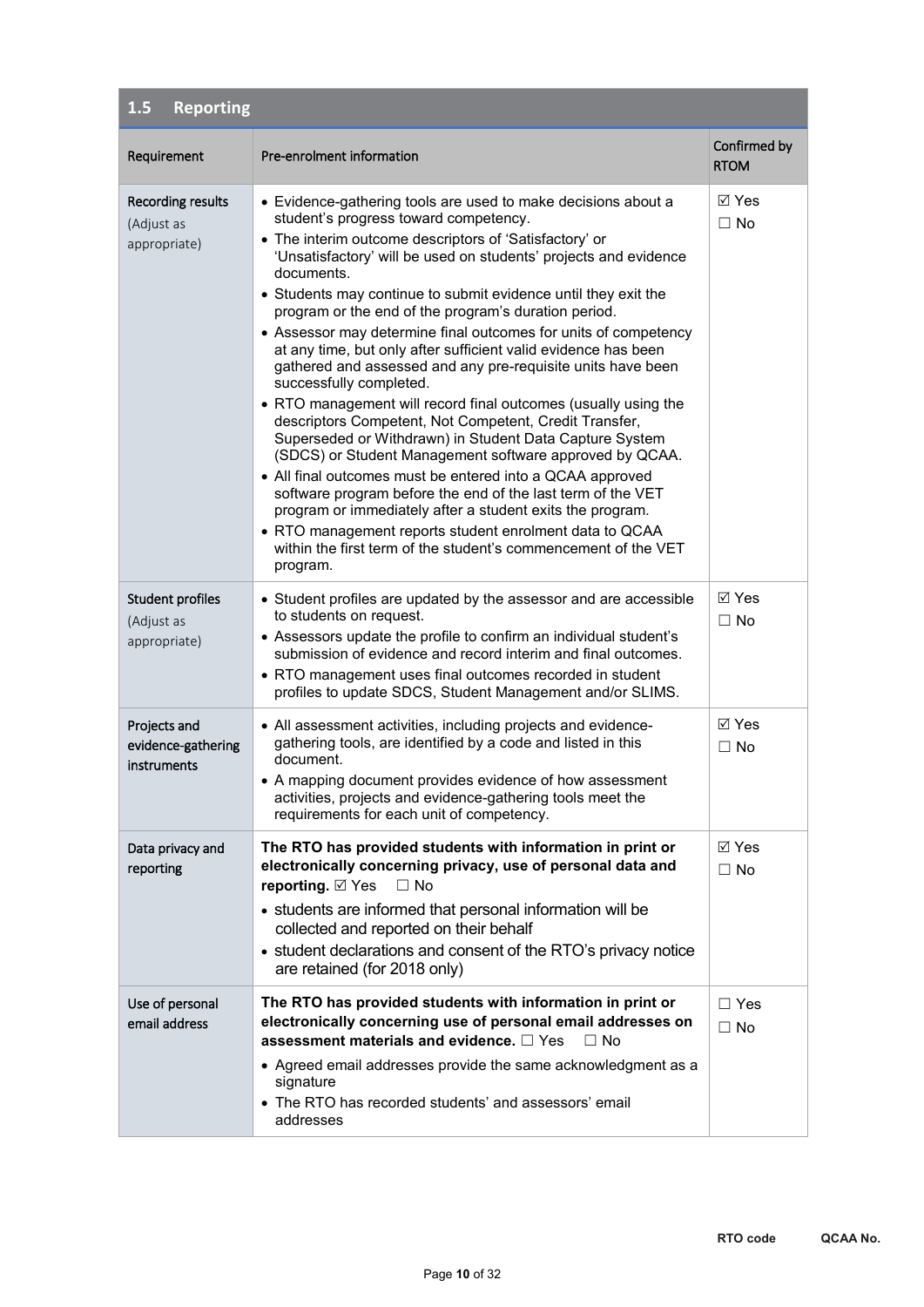| <b>Reporting</b><br>1.5                       |                                                                                                                                                                                                                                                                                                                                                                                                                                         |                             |
|-----------------------------------------------|-----------------------------------------------------------------------------------------------------------------------------------------------------------------------------------------------------------------------------------------------------------------------------------------------------------------------------------------------------------------------------------------------------------------------------------------|-----------------------------|
| Requirement                                   | Pre-enrolment information                                                                                                                                                                                                                                                                                                                                                                                                               | Confirmed by<br><b>RTOM</b> |
| Complaints                                    | The RTO has advised students either in print or electronically<br>that complaints received by the RTO will be acknowledged in<br>writing and finalised as soon as practicable. $\Box$ Yes<br>$\Box$ No<br>• A complaint may be involving the conduct of the RTO's officers,<br>students or third-party service providers of the RTO.<br>• Any RTO officer may receive a complaint verbally, in writing or<br>electronically             | $\Box$ Yes<br>$\Box$ No     |
| Appeals                                       | The RTO has advised students either in print or electronically<br>that all appeals received by the RTO will be acknowledged in<br>writing and finalised as soon as practicable.<br>$\Box$ Yes<br>$\Box$ No<br>• There are two types of appeals that can be lodged:<br>- appeal of final assessment decision<br>- Appeal of any other RTO decision.<br>• Appeals must be submitted to the RTO in writing using the RTO's<br>appeal form. | $\Box$ Yes<br>$\Box$ No     |
| Publicly availability<br>(Adjust as required) | The complaints and appeals policy and procedure may be<br>accessed via the publicly accessible school RTO website.<br>For more information, see:<br>Insert link to publicly available complaints and appeals policy and<br>forms                                                                                                                                                                                                        | $\Box$ Yes<br>$\Box$ No     |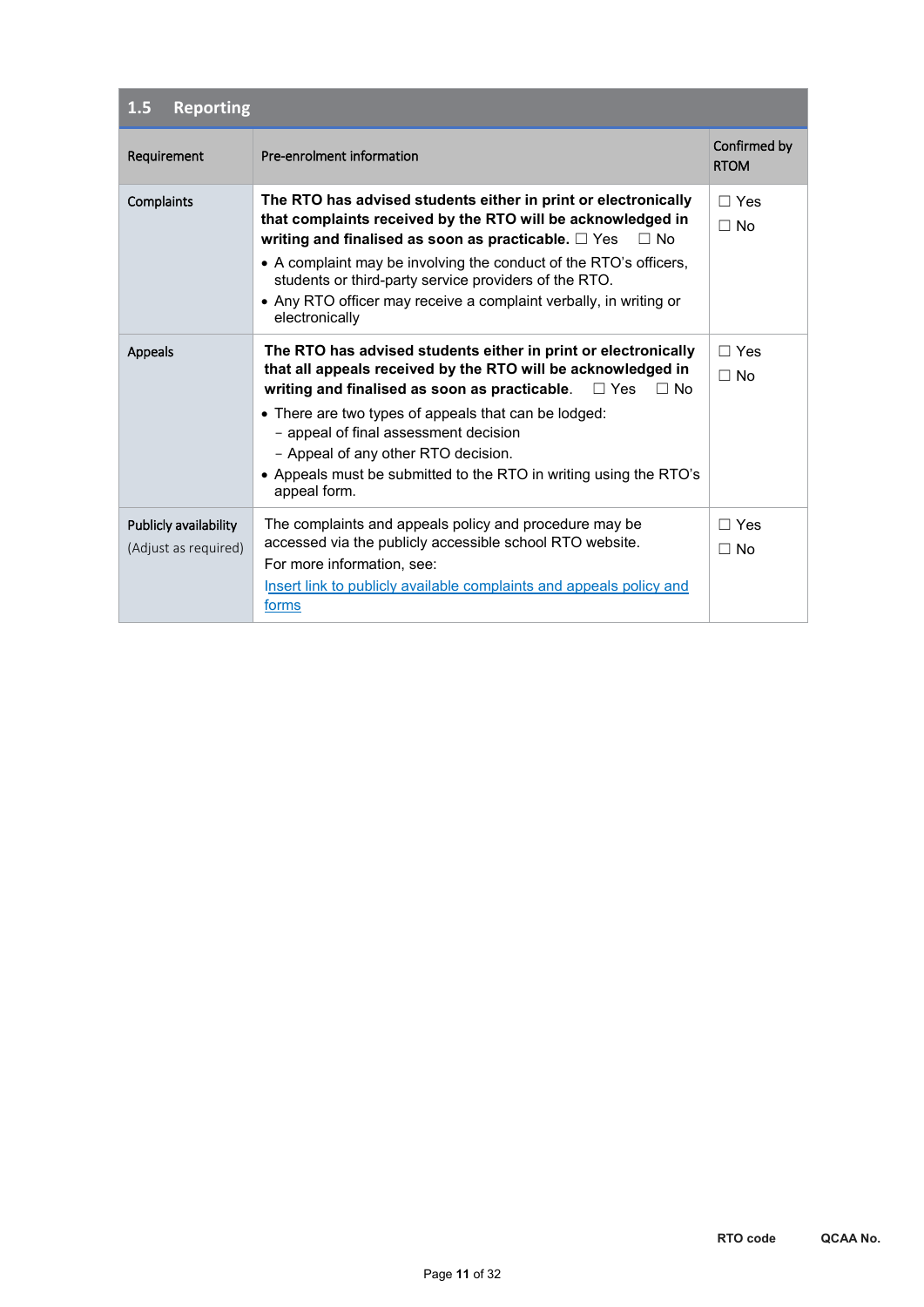# **Section 2 Core and elective components**

List the units that are going to be delivered and assessed as part of this strategy. Engage with industry to confirm the relevance of elective units selected, and record this in Section 7.

#### **Relevant Standards:** 1.1, 1.2, 1.4, 1.7, 1.8(a), 1.12, 3.5, Schedule 5

**Note:** A prerequisite unit may be delivered through an integrated approach with the secondary unit — it does not have to be fully completed before starting the secondary unit. However, to satisfy formal requirements, the prerequisite unit must be signed off prior to the secondary unit.

| Core and elective units being offered<br>2.1                                                                                |                          |                                 |
|-----------------------------------------------------------------------------------------------------------------------------|--------------------------|---------------------------------|
| Enter the unit code and title<br>Hyperlink to unit on TGA is recommended                                                    | Unit type                | Pre-requisite<br>unit required? |
| BSBWHS201 - Contribute to health and safety of self and others<br>http://training.gov.au/Training/Details/BSBWHS201         | Core Unit                | П                               |
| BSBCMM201 Communicate in the workplace<br>http://training.gov.au/Training/Details/BSBCMM201                                 | <b>Listed Elective</b>   | П                               |
| BSBIND201 Work effectively in a business environment<br>http://training.gov.au/Training/Details/BSBIND201                   | <b>Listed Elective</b>   | $\mathsf{L}$                    |
| BSBINM201 Process and maintain workplace information<br>http://training.gov.au/Training/Details/BSBINM201                   | <b>Listed Elective</b>   |                                 |
| BSBINN201 Contribute to workplace innovation<br>http://training.gov.au/Training/Details/BSBINN201                           | <b>Listed Elective</b>   | П                               |
| BSBITU211 Produce digital text documents<br>https://training.gov.au/Training/Details/BSBITU211                              | <b>Listed Elective</b>   |                                 |
| BSBITU212 Create and use spreadsheets<br>https://training.gov.au/Training/Details/BSBITU212                                 | <b>Listed Elective</b>   |                                 |
| <b>BSBITU312 Create electronic presentations</b><br>https://training.gov.au/Training/Details/BSBITU312                      | <b>Imported Elective</b> |                                 |
| BSBBUS201 Participate in environmentally sustainable work<br>practices<br>http://training.gov.au/Training/Details/BSBSUS201 | <b>Listed Elective</b>   |                                 |
| BSBWOR202 Organise and complete daily work activities<br>http://training.gov.au/Training/Details/BSBWOR202                  | <b>Listed Elective</b>   |                                 |
| BSBWOR203 Work effectively with others<br>http://training.gov.au/Training/Details/BSBWOR203                                 | <b>Listed Elective</b>   | H                               |
| BSBWOR204 Use business technology<br>http://training.gov.au/Training/Details/BSBWOR204                                      | <b>Listed Elective</b>   | $\mathsf{L}$                    |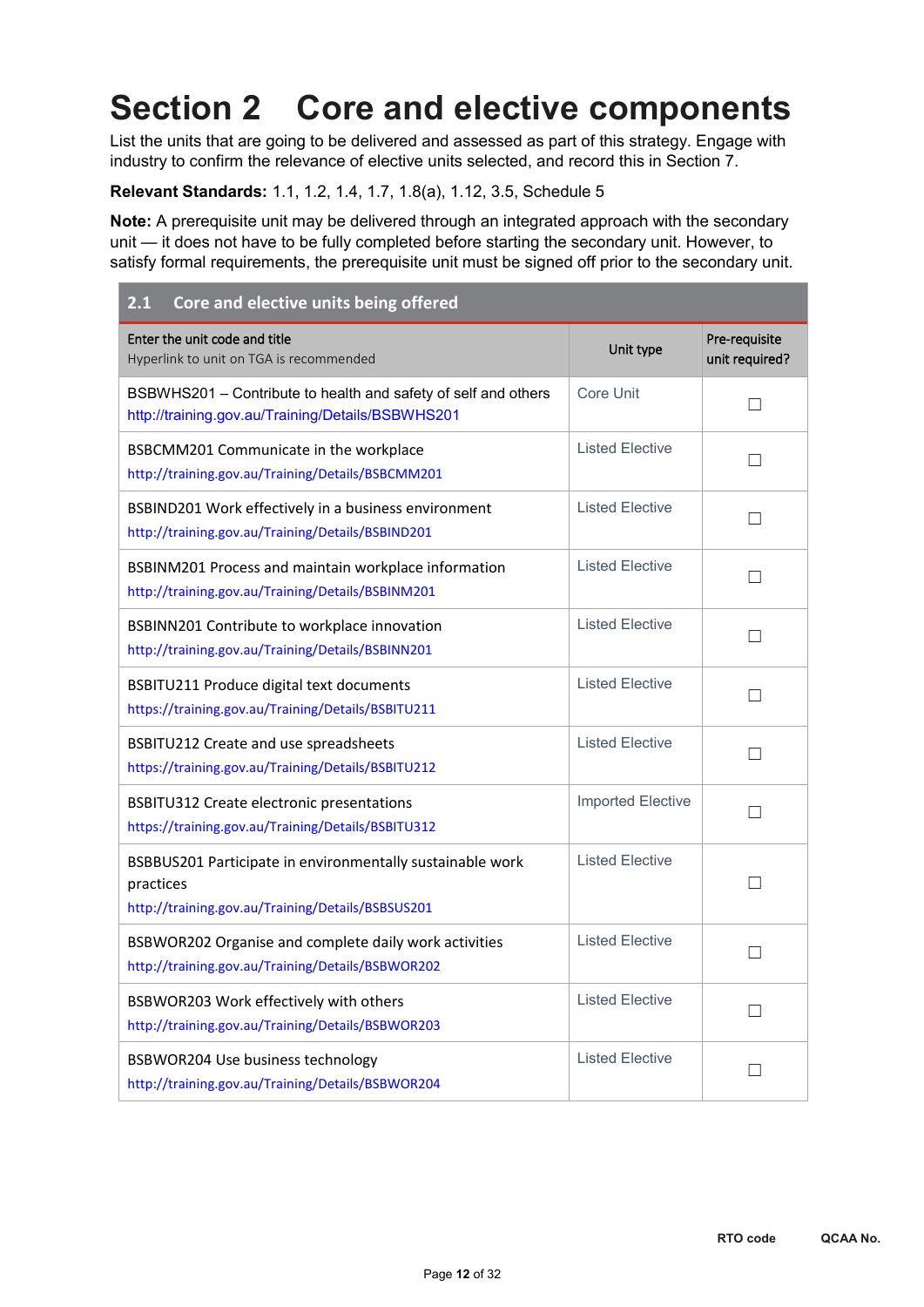#### **2.2 Optional units and flexibility**

If there are options regarding choice of electives, explain these here. Include comments on flexibility and fairness considerations for the cohort and/or individuals.

For example, if there are more units listed here than required by the packaging rules, explain the options available to students and any RPL or credit transfer options.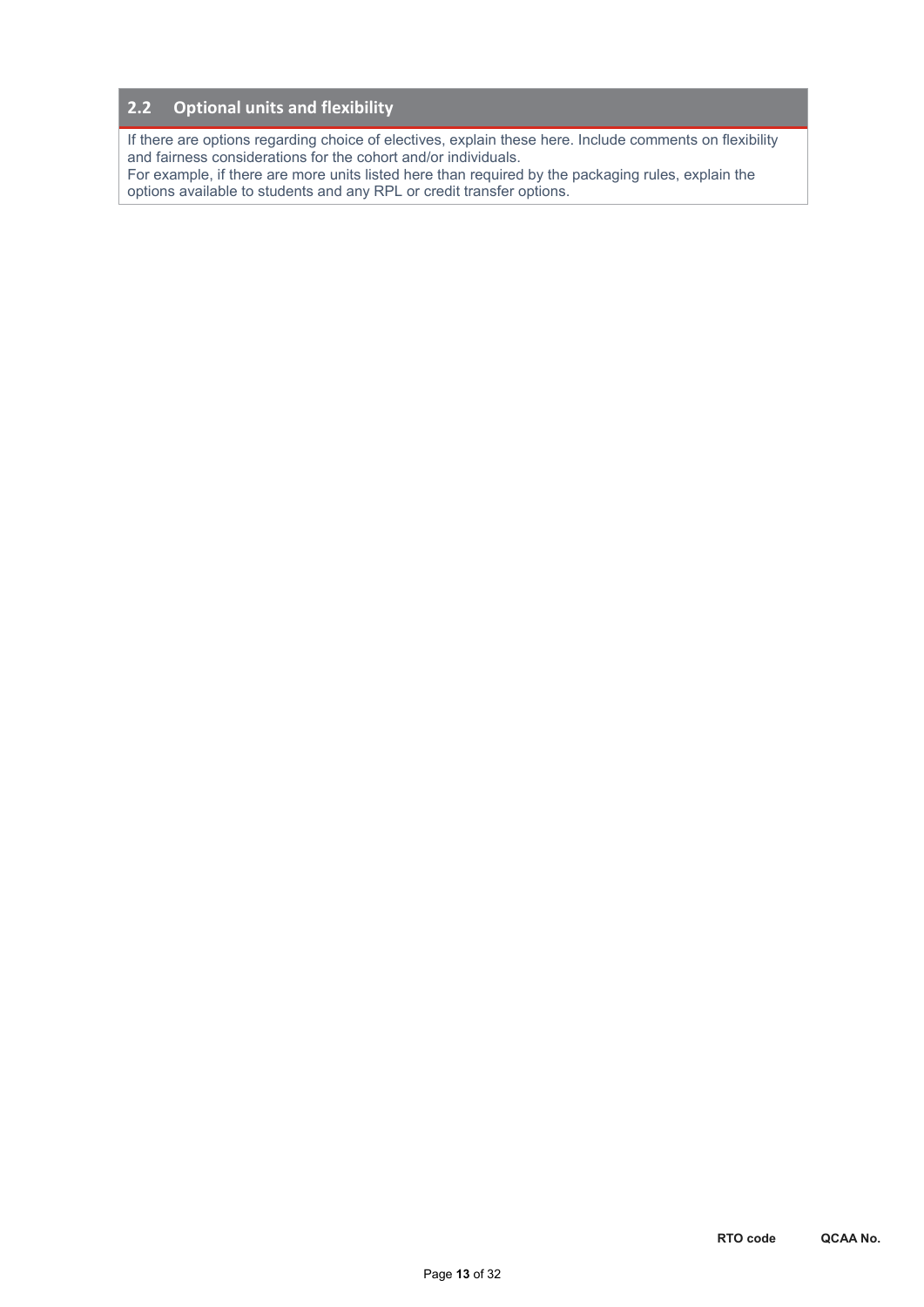# **Section 3 Program assessment details**

**Relevant Standards:** 1.1, 1.2, 1.3(c), 1.8, 2.1, 2.2, 5.2

Use this section to record an outline of the proposed learning program for this qualification. Provide a brief summary of each intended assessment activity, its duration and the units it is fully or partially drawn from, and list the evidence-gathering tools to be used. Detailed mapping does not have to be recorded here. Update this section as you improve or change the program. Engage with industry to confirm the program's relevance and briefly summarise this in Section 7.

Before you start developing assessment tools, consider how learning and assessment are usually integrated, with assessment evidence being collected and feedback provided to the student throughout the learning and assessment process. Holistic training and assessment brings together a number of units of competency — relevant to the industry sector, workplace and job role — into a cluster (group) that reflects actual workplace practices. Any units that relate to a job function can be combined, and assessment tools designed to gather evidence in an efficient and effective assessment process. Industry sees this approach as realistic and essential for both delivery and assessment.

## **3.1 Developing assessment tools**

Use these six steps to develop your assessment tools.

- 1. Read through the units of competency making up the qualification to understand all their requirements. Make notes on any specific requirements like foundation skills not explicit in the performance criteria, assessment conditions, and performance frequencies and knowledge evidence.
- 2. Develop and document a series of assessment activities that reflect the performance and knowledge demonstrated by a competent person in this industry. In the document describe the context of the activities and include clear and comprehensive instructions to the trainer, assessor and student. A casual reader of the activity document should easily identify what has to be done, when, where and to what standard.

Summarise each of these assessment activities in Section 3.4.

- 3. Develop a set of evidence-gathering tools for each assessment activity. Include instructions to the assessor and student on how they are to be used. All assessment techniques basically fall into the following categories:
	- direct observations of student activity
	- questions written, online or direct (verbal)
	- Reviews of things a student produces (e.g. project work, folios, artefacts, online materials, services).

In addition, there may be third party written reports.

List these assessment tools in Section 3.4.

4. Develop a single mapping or benchmarking tool to establish validity for all assessment tools identified in this TAS. It will indicate the relationship between the requirements of the unit/s of competency, the activities and evidence gathered.

Record the unit/s for which partial or complete evidence will be gathered in Section 3.4.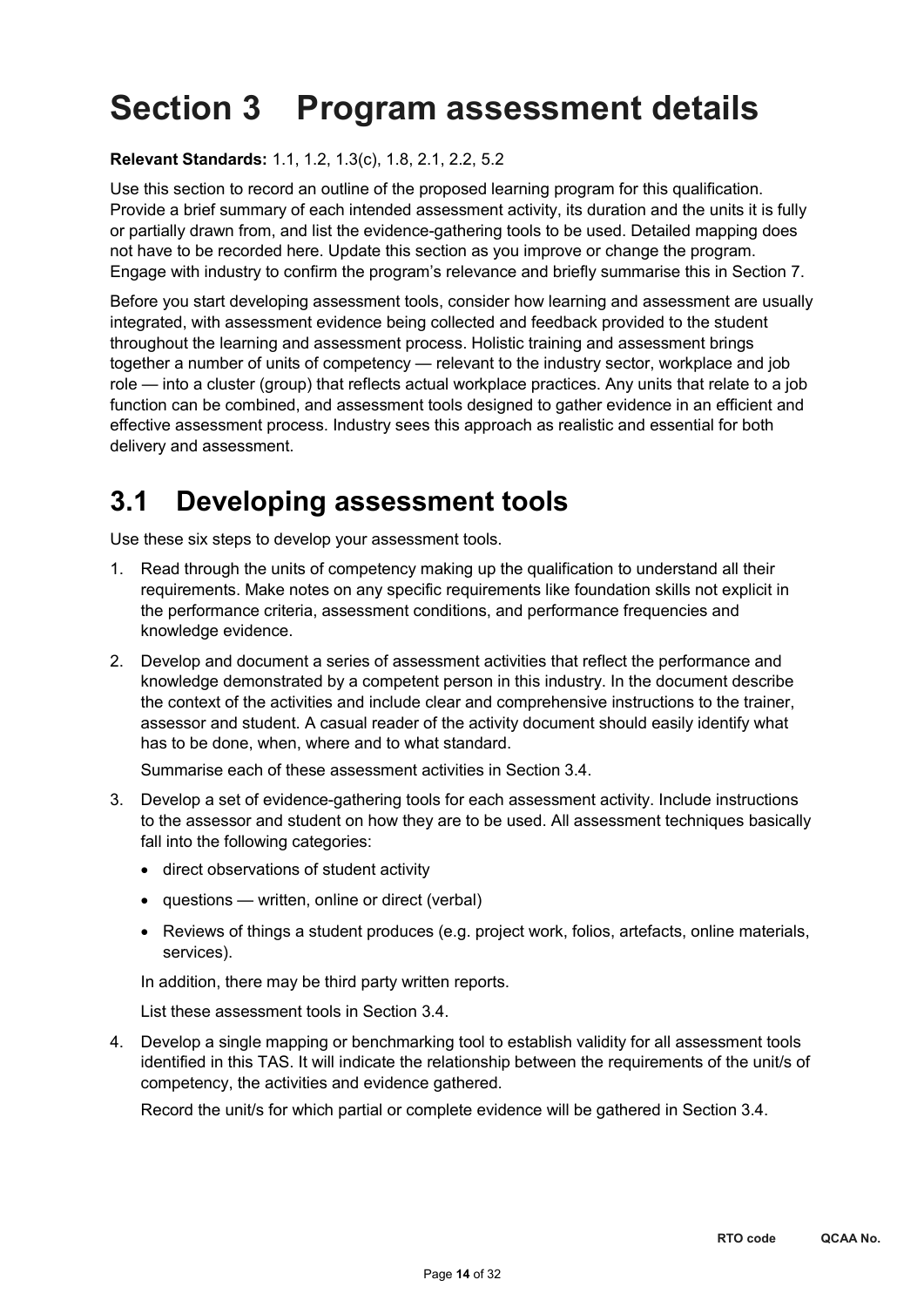- 5. Develop a student profile. Each student must have their own profile that has provision to record outcomes for units of competency. As a minimum the profile must include:
	- student and assessor identification
	- dates or date ranges for completions
	- all units of competency the student is enrolled in, including title and code of qualification
	- a relevant final outcome on exit, e.g. Competent, Not Competent, Credit Transfer, Recognition of Prior Learning (RPL), Withdrawn
	- name of RTO
	- Student year level.

You may optionally include a relevant interim outcome while gathering evidence, e.g. sufficient/insufficient or satisfactory/unsatisfactory.

The final outcome is used when updating student management records. Outcomes are recorded toward the end of the program when the assessor is satisfied there is enough valid evidence.

6. When this qualification is due for validation, ensure that Section 8 is completed and the assessment tools, including the mapping tool, are available for validators.

# **3.2 Student work**

The assessment tools may not result in the production of tangible student work. This should not concern validators or assessors. Competency-based assessment is substantially reliant on direct observation and questioning evidence being gathered while an assessment task is being undertaken.

The principle of validity includes the requirement that assessment of knowledge and skills is integrated with their practical application. Assessment by practical application results in assessment tools that produce both tangible and intangible evidence of students' skills and knowledge. Observations and direct questions do not produce tangible evidence, whereas products, artefacts and folios do. Assessment tools producing both types of evidence should be validated.

For both types of evidence, validators must analyse the decision-making rules. The decisionmaking rules are the lists of observations, acceptable answers and product/artefact/folio specifications used by the assessors to make judgments on evidence that is seen, heard or produced.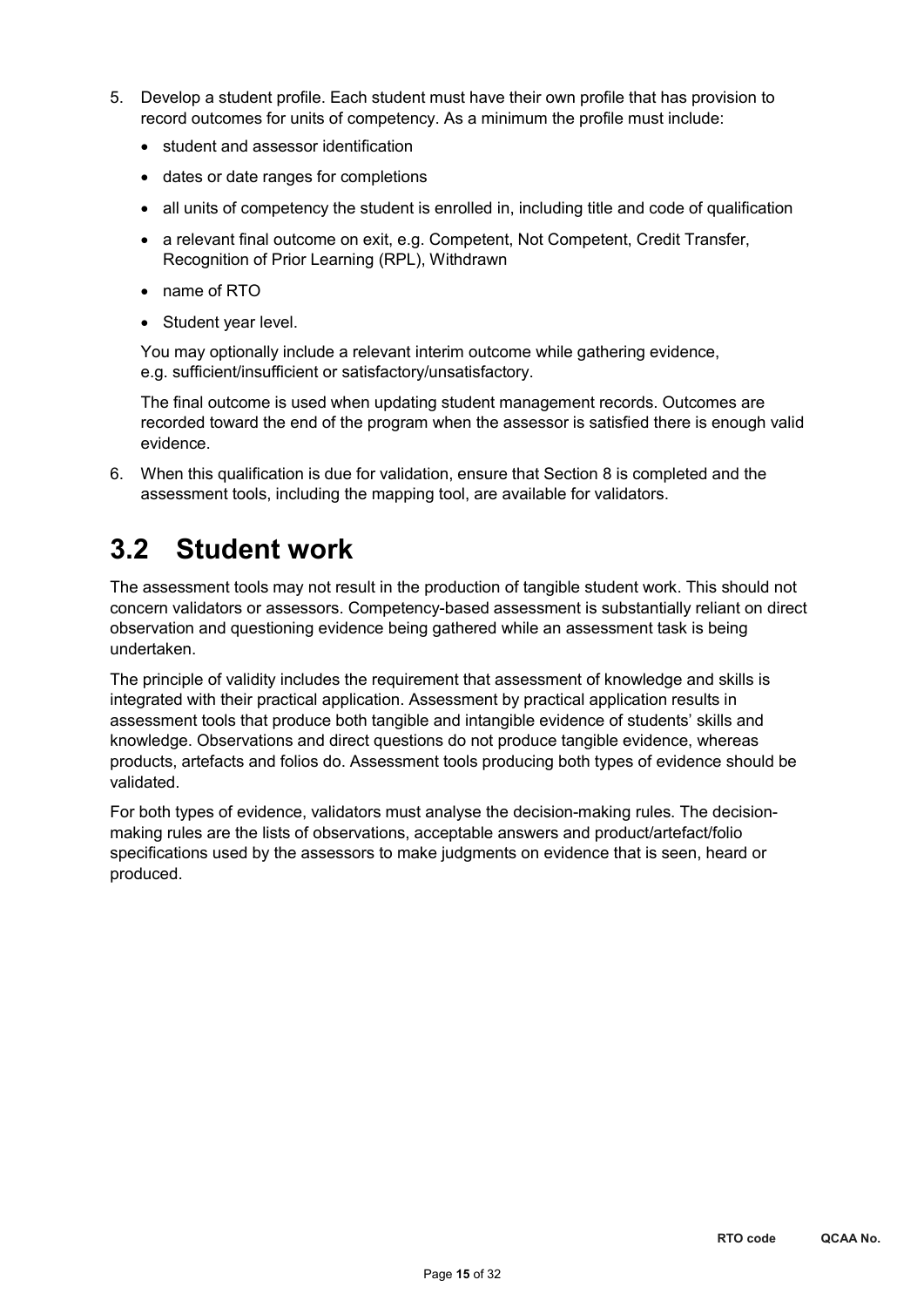| <b>Program details</b><br>3.3                                                                                                                                                     |                                                                                                                                                                                               |                                                                                                                                                                                                                                                                                                                                                                |                                                                                                                                             |                                                                                                                                                    |            |                                                                                                       |  |  |  |
|-----------------------------------------------------------------------------------------------------------------------------------------------------------------------------------|-----------------------------------------------------------------------------------------------------------------------------------------------------------------------------------------------|----------------------------------------------------------------------------------------------------------------------------------------------------------------------------------------------------------------------------------------------------------------------------------------------------------------------------------------------------------------|---------------------------------------------------------------------------------------------------------------------------------------------|----------------------------------------------------------------------------------------------------------------------------------------------------|------------|-------------------------------------------------------------------------------------------------------|--|--|--|
| Project 1                                                                                                                                                                         | Safe Work Environments                                                                                                                                                                        |                                                                                                                                                                                                                                                                                                                                                                |                                                                                                                                             |                                                                                                                                                    |            |                                                                                                       |  |  |  |
| <b>Estimated</b><br>duration                                                                                                                                                      | 1 Semester                                                                                                                                                                                    | <b>Outcome</b><br>Assessment tools mapped on<br>$\boxtimes$ Interim<br>$\Box$ Final<br>separate document<br>type                                                                                                                                                                                                                                               |                                                                                                                                             |                                                                                                                                                    | ⊠ Yes □ No |                                                                                                       |  |  |  |
| <b>Assessment activity</b>                                                                                                                                                        |                                                                                                                                                                                               | gathered                                                                                                                                                                                                                                                                                                                                                       | Unit/s for which partial or complete evidence will be                                                                                       | Evidence-gathering tools used                                                                                                                      |            | Tool code                                                                                             |  |  |  |
| Provide a clear and concise description of the<br>assessment activity the student will be<br>undertaking. Unit of competency descriptors are<br>not appropriate.                  |                                                                                                                                                                                               | unit/s listed below.                                                                                                                                                                                                                                                                                                                                           | A mapping document records full details of how<br>the assessment tools are mapped to the<br>performance requirements of parts or all of the | These tools are used by the<br>assessor conducting the<br>assessment activity. Each<br>evidence-gathering tool must<br>have decision-making rules. |            | Use this code when<br>making validation<br>selections.                                                |  |  |  |
| <b>Safe Work Environments</b><br>Students are observed completing a number of<br>WHS checks such as checking safety exits and<br>electrical cables in the training room. They are |                                                                                                                                                                                               | <b>BSBWHS201 - Contribute to health</b><br>and safety of self and others<br>This unit describes the skills and<br>knowledge required to work in a manner                                                                                                                                                                                                       |                                                                                                                                             | Observation checklist                                                                                                                              | ☑          | C <sub>1</sub> OBS <sub>1</sub><br>C <sub>1</sub> OBS <sub>2</sub><br>C <sub>1</sub> OBS <sub>3</sub> |  |  |  |
|                                                                                                                                                                                   | then required to define key WHS terms and<br>analyse the WHS legislation in QLD. Students<br>then complete a WHS audit of the school and<br>write a letter outlining the hazard/risk and what | that is healthy and safe in relation to self<br>and others and to respond to emergency<br>incidents. It covers following work health<br>and safety (WHS) and emergency<br>procedures and instructions,<br>implementing WHS requirements and<br>participating in WHS consultative<br>processes.<br>http://training.gov.au/Training/Details/BSB<br><b>WHS201</b> |                                                                                                                                             | Questions checklist                                                                                                                                | ☑          | C1QUEST1<br>C <sub>1</sub> QUEST <sub>2</sub><br>C1QUEST3                                             |  |  |  |
| overcome it.                                                                                                                                                                      | control measure should be put in place to                                                                                                                                                     |                                                                                                                                                                                                                                                                                                                                                                |                                                                                                                                             | Review of product/service<br>against specifications                                                                                                | $\Box$     |                                                                                                       |  |  |  |
|                                                                                                                                                                                   | <b>Group Organisation Project</b><br>Students are to work in small groups to plan a                                                                                                           |                                                                                                                                                                                                                                                                                                                                                                |                                                                                                                                             | Review folio of work against<br>specifications                                                                                                     | ☑          | C1FOL1<br>C <sub>1</sub> FOL <sub>2</sub><br>C <sub>1</sub> FOL <sub>3</sub>                          |  |  |  |
|                                                                                                                                                                                   | staff end of year fun day for the Marsden State                                                                                                                                               |                                                                                                                                                                                                                                                                                                                                                                |                                                                                                                                             | Third party report                                                                                                                                 | □          |                                                                                                       |  |  |  |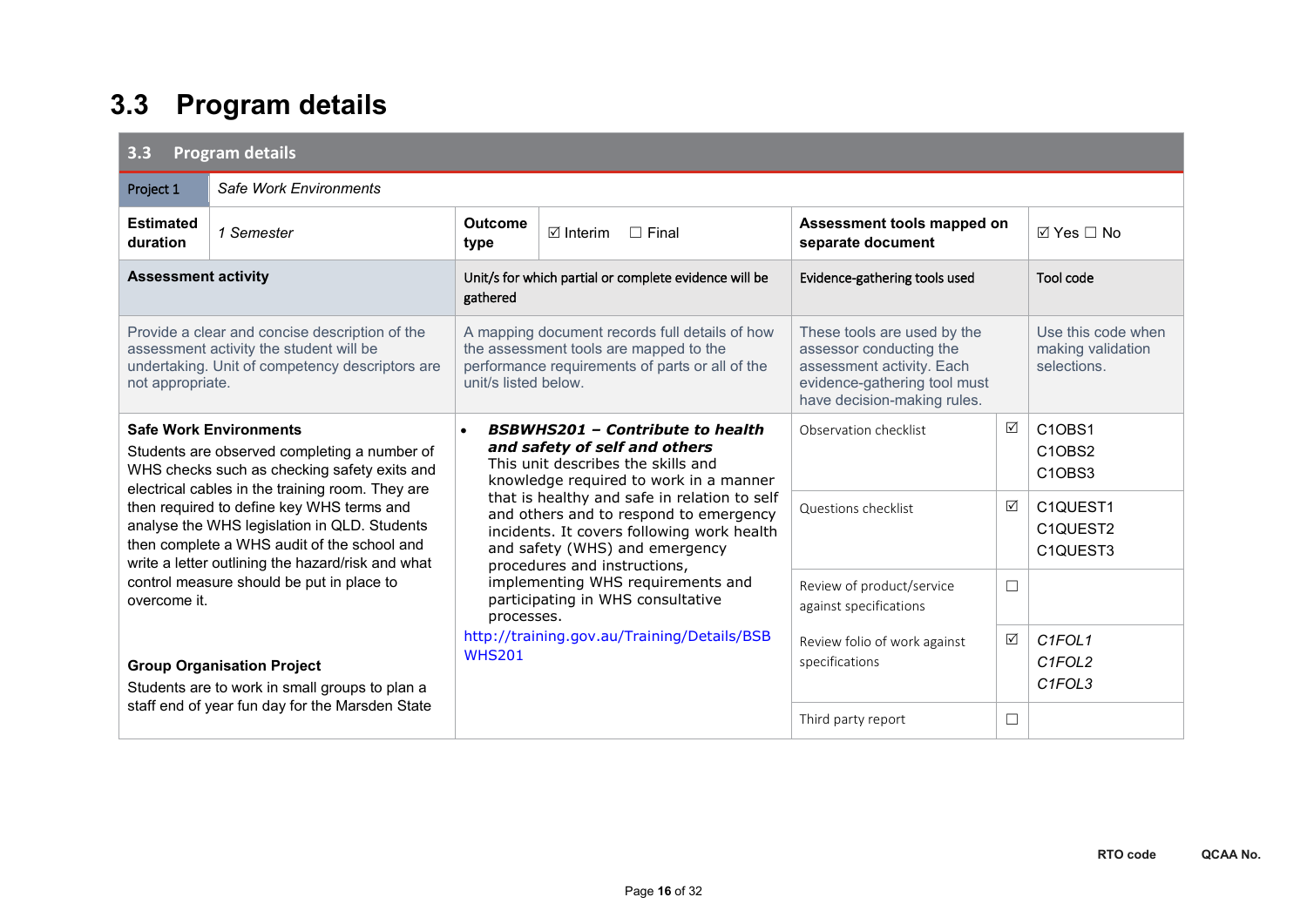| High School staff. They are to use organisational<br>daily work activities<br>methods such as timelines to plan what each<br>group member is responsible for doing and<br>when they are going to do it. In their groups<br>students are to create an effective PowerPoint<br>which outlines their planned day. Students are<br>then to reflect on and evaluate their groups'<br>performance. A series of questions will then be<br><b>WOR202</b><br>responded to in relation to working effectively as<br>a team and organising work tasks.<br>documents<br><b>Creating Word Documents Project</b><br>Students are required to respond to a number of<br>scenarios in regards to the creation of business<br>documents using Microsoft Word. They must<br>correctly<br>follow specific instructions to create word<br>documents such as business letters, memos and<br><b>BITU211</b><br>flyers. Students are also required to respond to a<br>number of questions surrounding appropriate<br>use of Microsoft word functions. |                                | • BSBWOR202 - Organise and complete<br>This unit describes the skills and<br>knowledge required to seek feedback for<br>performance improvement and use current<br>technology appropriate to the task.<br>http://training.gov.au/Training/Details/BSB<br>• BSBITU211 - Produce digital text<br>This unit describes the skills and<br>knowledge required to digitally produce<br>word documents in a workplace context.<br>. https://training.gov.au/Training/Details/BS | Safety induction checklist          | $\triangledown$                                                                                                                                            | C <sub>1</sub> SIC <sub>1</sub> |                                                                                  |
|--------------------------------------------------------------------------------------------------------------------------------------------------------------------------------------------------------------------------------------------------------------------------------------------------------------------------------------------------------------------------------------------------------------------------------------------------------------------------------------------------------------------------------------------------------------------------------------------------------------------------------------------------------------------------------------------------------------------------------------------------------------------------------------------------------------------------------------------------------------------------------------------------------------------------------------------------------------------------------------------------------------------------------|--------------------------------|-------------------------------------------------------------------------------------------------------------------------------------------------------------------------------------------------------------------------------------------------------------------------------------------------------------------------------------------------------------------------------------------------------------------------------------------------------------------------|-------------------------------------|------------------------------------------------------------------------------------------------------------------------------------------------------------|---------------------------------|----------------------------------------------------------------------------------|
| Project 2                                                                                                                                                                                                                                                                                                                                                                                                                                                                                                                                                                                                                                                                                                                                                                                                                                                                                                                                                                                                                      | <b>Workplace Communication</b> |                                                                                                                                                                                                                                                                                                                                                                                                                                                                         |                                     |                                                                                                                                                            |                                 |                                                                                  |
| <b>Estimated</b><br>duration                                                                                                                                                                                                                                                                                                                                                                                                                                                                                                                                                                                                                                                                                                                                                                                                                                                                                                                                                                                                   | 1 Semester                     | <b>Outcome</b><br>type                                                                                                                                                                                                                                                                                                                                                                                                                                                  | $\boxtimes$ Interim<br>$\Box$ Final | Assessment tools mapped on<br>separate document                                                                                                            |                                 | $\boxtimes$ Yes $\Box$ No                                                        |
| <b>Assessment activity</b>                                                                                                                                                                                                                                                                                                                                                                                                                                                                                                                                                                                                                                                                                                                                                                                                                                                                                                                                                                                                     |                                | Unit/s for which partial or complete evidence will be<br>gathered                                                                                                                                                                                                                                                                                                                                                                                                       |                                     | Evidence-gathering tools used                                                                                                                              |                                 | <b>Tool code</b>                                                                 |
| Provide a clear and concise description of the<br>assessment activity the student will be<br>undertaking. Unit of competency descriptors are<br>not appropriate                                                                                                                                                                                                                                                                                                                                                                                                                                                                                                                                                                                                                                                                                                                                                                                                                                                                |                                | A mapping document records full details of how the<br>assessment tools are mapped to the performance<br>requirements of parts or all of the units listed below.                                                                                                                                                                                                                                                                                                         |                                     | Evidence gathering tools are<br>used by the assessor doing the<br>assessment activity. Each<br>evidence-gathering tool must<br>have decision making rules. |                                 | Assessment tool<br>codes. Use this code<br>when making<br>validation selections. |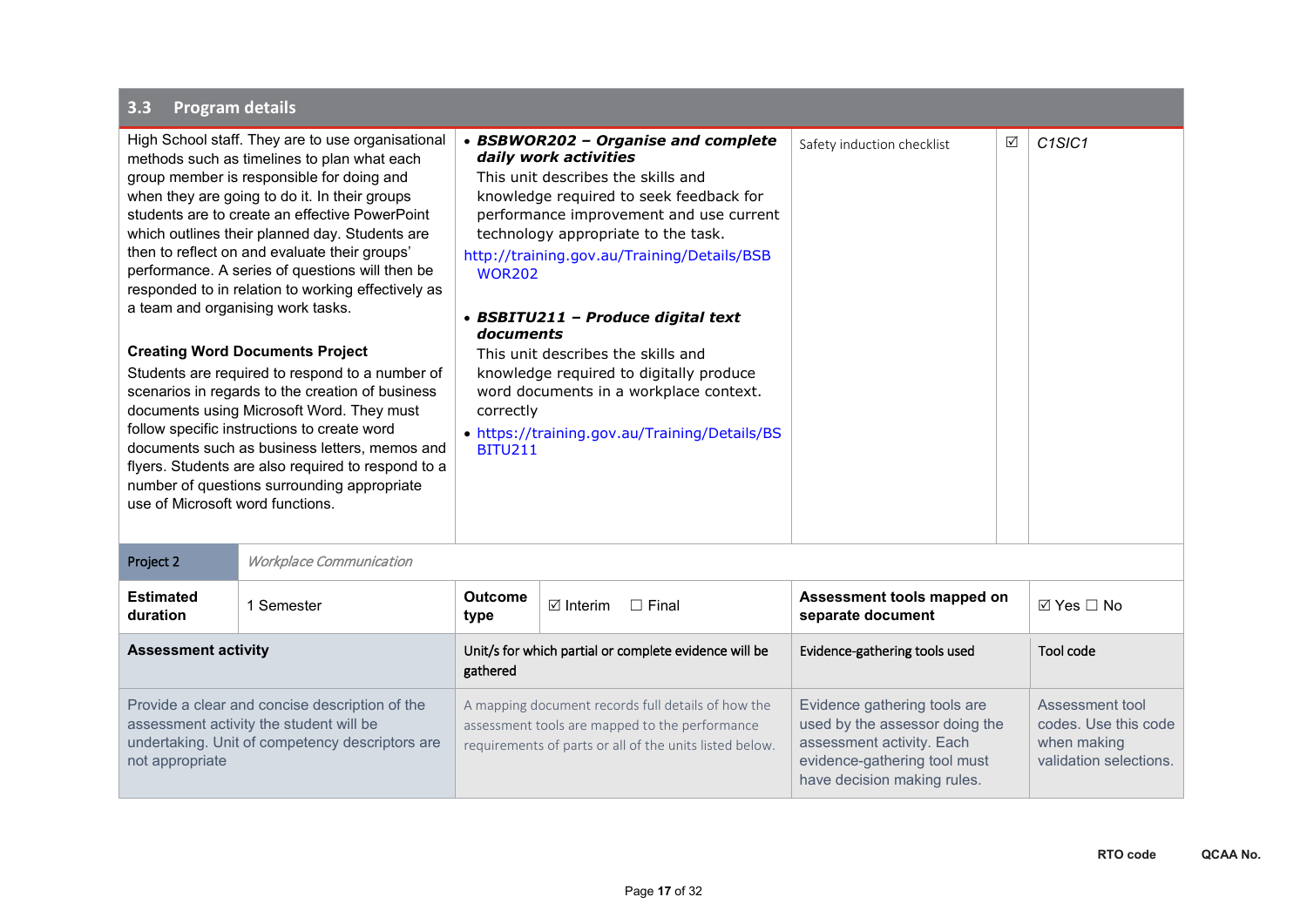| <b>Workplace Communication</b><br>Students are observed in completing a number<br>of communication scenarios. They investigate<br>and respond to questions surrounding how<br>information is gathered, conveyed and received<br>that take into account different cultures, as well<br>as other factors. They outline different<br>equipment and software that is required for | <b>BSBCMM201 - Communicate in the</b><br>workplace<br>This unit describes the skills and<br>knowledge required to communicate in<br>the workplace including gathering,<br>conveying and receiving information and<br>completing routine written<br>correspondence.<br>http://training.gov.au/Training/Details/BSBC | <b>Observation checklist</b><br>Questions checklist | ☑<br>☑ | C2OBS1<br>C <sub>2</sub> OBS <sub>2</sub><br>C <sub>2</sub> OBS <sub>3</sub><br>C2QUEST1<br>C2QUEST2<br>C2QUEST3 |
|-------------------------------------------------------------------------------------------------------------------------------------------------------------------------------------------------------------------------------------------------------------------------------------------------------------------------------------------------------------------------------|--------------------------------------------------------------------------------------------------------------------------------------------------------------------------------------------------------------------------------------------------------------------------------------------------------------------|-----------------------------------------------------|--------|------------------------------------------------------------------------------------------------------------------|
| communication in the workplace and also<br>investigate workplace bullying. Students are<br>then required to complete workplace<br>communication tasks such as emailing, scanning<br>and letter/memo writing.                                                                                                                                                                  | <b>MM201</b>                                                                                                                                                                                                                                                                                                       | Review of product/service<br>against specifications | □      |                                                                                                                  |
|                                                                                                                                                                                                                                                                                                                                                                               | <b>BSBWOR204 - Use Business</b><br>$\bullet$<br><b>Technology</b><br>This unit describes the skills and                                                                                                                                                                                                            | Review folio of work against<br>specifications      | $\Box$ | C <sub>2</sub> FOL <sub>1</sub><br>C <sub>2FOL2</sub><br>C <sub>2</sub> FOL <sub>3</sub>                         |
| <b>Business technology</b><br>This assessment evaluates students' ability to                                                                                                                                                                                                                                                                                                  | knowledge required to select and use<br>computer software and organise                                                                                                                                                                                                                                             | Third party report                                  | □      |                                                                                                                  |
| demonstrate and implement elements of<br>ergonomics and select and use appropriate<br>technology as well as complete written<br>responses.                                                                                                                                                                                                                                    | electronic information and data.<br>http://training.gov.au/Training/Details/BSB<br><b>WOR204</b>                                                                                                                                                                                                                   | Safety induction checklist                          | □      |                                                                                                                  |
| Innovation in the workplace<br>This assessment evaluates students' ability to<br>contribute to innovation in the workplace.<br>Students will work in groups to identify areas of<br>innovation for Marsden SHS student foyer.                                                                                                                                                 | <b>BSBINN201 - Contribute to</b><br>$\bullet$<br><b>Workplace Innovation</b><br>This unit describes the skills and<br>knowledge required to make a pro-<br>active and positive contribution to<br>workplace innovation.<br>• http://training.gov.au/Training/Details/BSBINN<br>201                                 |                                                     |        |                                                                                                                  |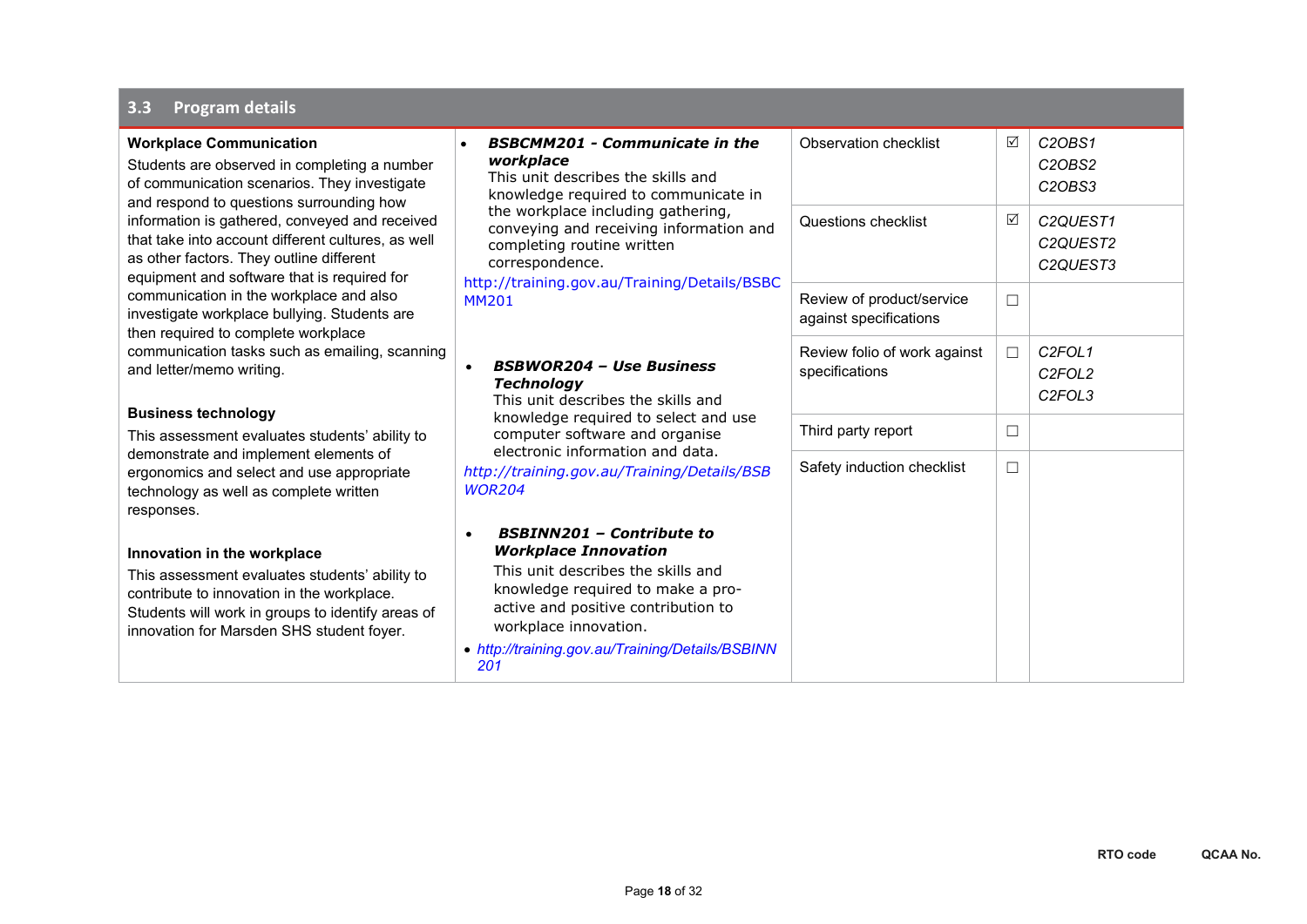| Project 3                                                                                                                                                                                                                                                                                                                                               |                                                                                          |                                                                                                                                                                                                                                                                |                                                                                                                                                                                |                                                     |                                                        |                                              |
|---------------------------------------------------------------------------------------------------------------------------------------------------------------------------------------------------------------------------------------------------------------------------------------------------------------------------------------------------------|------------------------------------------------------------------------------------------|----------------------------------------------------------------------------------------------------------------------------------------------------------------------------------------------------------------------------------------------------------------|--------------------------------------------------------------------------------------------------------------------------------------------------------------------------------|-----------------------------------------------------|--------------------------------------------------------|----------------------------------------------|
| <b>Estimated</b><br>duration                                                                                                                                                                                                                                                                                                                            | 1 Semester                                                                               | <b>Outcome</b><br>type                                                                                                                                                                                                                                         | $\boxtimes$ Interim<br>$\Box$ Final                                                                                                                                            | Assessment tools mapped on<br>separate document     |                                                        | $\boxtimes$ Yes $\Box$ No                    |
| <b>Assessment activity</b>                                                                                                                                                                                                                                                                                                                              |                                                                                          | gathered                                                                                                                                                                                                                                                       | Unit/s for which partial or complete evidence will be                                                                                                                          | Evidence-gathering tools used                       |                                                        | Tool code                                    |
| Provide a clear and concise description of the<br>assessment activity the student will be<br>undertaking. Unit of competency descriptors are<br>unit/s listed below.<br>not appropriate.                                                                                                                                                                |                                                                                          | A mapping document records full details of how<br>the assessment tools are mapped to the<br>performance requirements of parts or all of the                                                                                                                    | These tools are used by the<br>assessor conducting the<br>assessment activity. Each<br>evidence-gathering tool must<br>have decision-making rules.                             |                                                     | Use this code when<br>making validation<br>selections. |                                              |
| <b>Creating a Sales Pitch using electronic</b><br>presentation<br>Students will work in small teams to create a<br>sales pitch for the school athletics carnival. They<br>will present this information in the format of an<br>electronic presentation (PowerPoint) that<br>includes key event features, animations,<br>embedded videos and voiceovers. |                                                                                          | $\bullet$<br>$\bullet$                                                                                                                                                                                                                                         | <b>BSBITU312- Create Electronic</b><br><b>Presentation</b><br>This unit describes the skills and<br>knowledge required to design and<br>produce electronic slide presentations | Observation checklist                               | $\triangledown$                                        | C3OBS1<br>C3OBS2<br>C3OBS3<br>C3OBS4         |
|                                                                                                                                                                                                                                                                                                                                                         |                                                                                          | using various applications and platforms.<br>It applies to individuals employed in a<br>range of work environments who design<br>electronic presentations. They may work<br>as individuals providing administrative<br>support within an enterprise, or may be |                                                                                                                                                                                | Questions checklist                                 | $\triangledown$                                        | C3QUEST1<br>C3QUEST2<br>C3QUEST3<br>C3QUEST4 |
| spreadsheet creation                                                                                                                                                                                                                                                                                                                                    | Maintaining workplace information with<br>This assessment evaluates students' ability to | responsible for production of their own<br>electronic presentations.<br>https://training.gov.au/Training/Details/                                                                                                                                              |                                                                                                                                                                                | Review of product/service<br>against specifications | $\Box$                                                 |                                              |
| $\bullet$<br>collect and process workplace information and<br>maintain information systems. Students will also<br>be required to create simple spreadsheets and<br>$\bullet$<br>produce charts. Students will use both cloud and<br>non-cloud version to create their spreadsheets.                                                                     |                                                                                          | BSBITU312                                                                                                                                                                                                                                                      | <b>BSBITU212 - Create and Use</b><br><b>Spreadsheets</b><br>This unit describes the skills and                                                                                 | Review folio of work against<br>specifications      | $\sqrt{}$                                              | C3FOL1<br>C3FOL2<br>C3FOL3<br>C3FOL4         |
|                                                                                                                                                                                                                                                                                                                                                         | Working safely and sustainably                                                           |                                                                                                                                                                                                                                                                | knowledge required to correctly create                                                                                                                                         | Third party report                                  | □                                                      |                                              |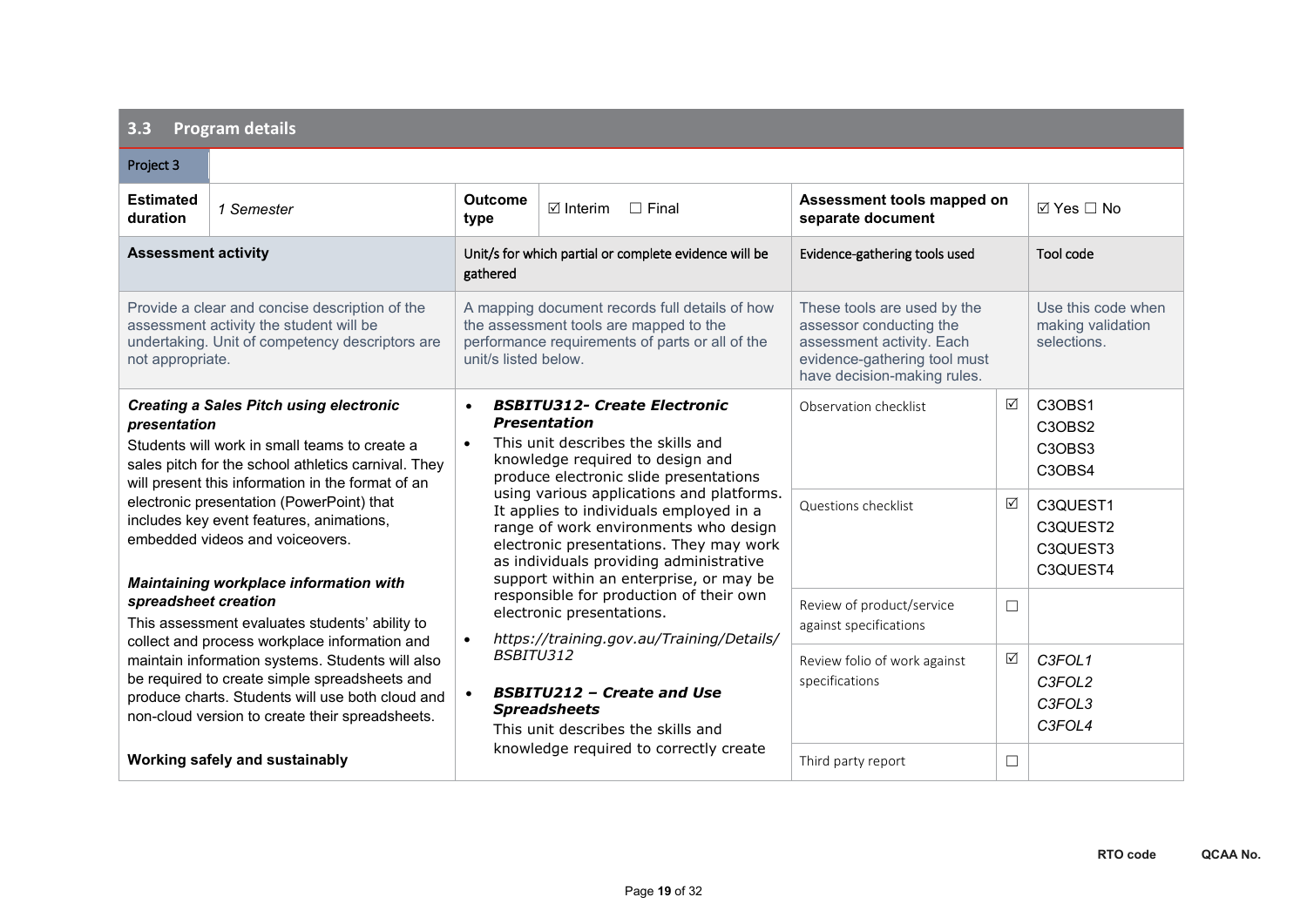| This assessment evaluates students' ability to<br>be sustainable within the workplace. Students<br>will apply their knowledge to develop a proposal<br>for sustainability methods to implement into the<br>Commonwealth Games athletes villages. | and use spreadsheets and charts using<br>both cloud-based and non-cloud based<br>spreadsheet applications.<br>https://training.gov.au/Training/Details/<br><b>BSBITU212</b>                                                                                                                                                                                                                                                                                                                                                                                                                                                                                                                                                                                     | Safety induction checklist | □ |  |
|--------------------------------------------------------------------------------------------------------------------------------------------------------------------------------------------------------------------------------------------------|-----------------------------------------------------------------------------------------------------------------------------------------------------------------------------------------------------------------------------------------------------------------------------------------------------------------------------------------------------------------------------------------------------------------------------------------------------------------------------------------------------------------------------------------------------------------------------------------------------------------------------------------------------------------------------------------------------------------------------------------------------------------|----------------------------|---|--|
| This assessment will assess students'<br>knowledge about maintaining important business<br>documentation. They will also evaluate current<br>practices being used by a company and provide<br>information and advice for improvement.            | <b>BSBSUS201 - Participate in</b><br><b>Environmentally Sustainable</b><br><b>Workplace Practices</b><br>This unit describes the skills and<br>knowledge required to effectively<br>measure current resource use and carry<br>out improvements, including reducing<br>the negative environmental impact of<br>work practices.<br>http://training.gov.au/Training/Details/BSBS<br><b>US201</b><br><b>BSBINM201 - Process and Maintain</b><br><b>Workplace Information</b><br>This unit describes the skills and<br>knowledge required to collect, process<br>and store, and maintain workplace<br>information and systems. It also<br>includes the maintenance of filing and<br>records systems.<br>http://training.gov.au/Training/Details/BSBI<br><b>NM201</b> |                            |   |  |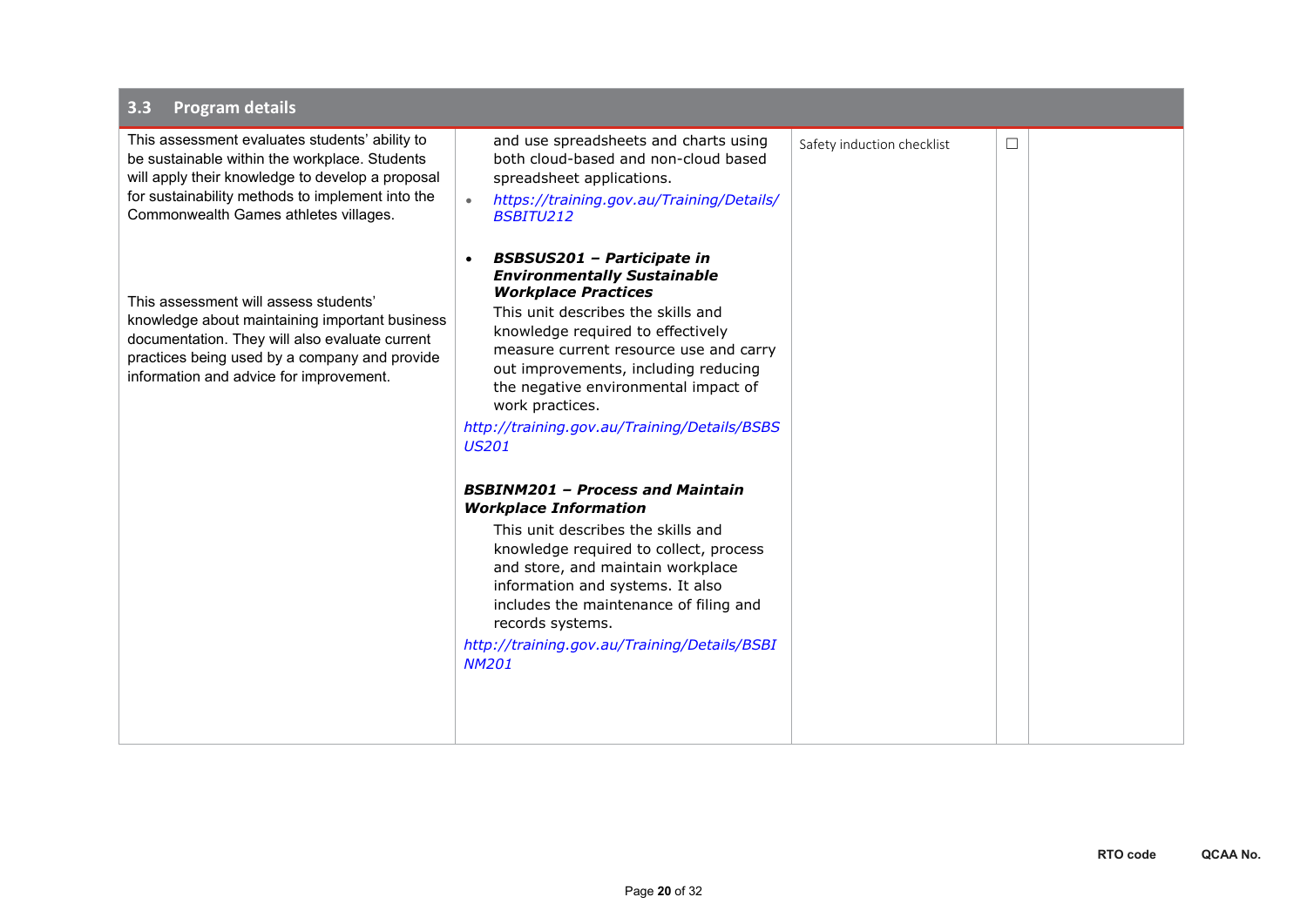| Project 4                                                                                                                                                       |                                                                                                    |                                                                                                                                                                                                                                                                                                                                                                                                |                                                       |                                                                                                                                                            |            |                                                                                  |
|-----------------------------------------------------------------------------------------------------------------------------------------------------------------|----------------------------------------------------------------------------------------------------|------------------------------------------------------------------------------------------------------------------------------------------------------------------------------------------------------------------------------------------------------------------------------------------------------------------------------------------------------------------------------------------------|-------------------------------------------------------|------------------------------------------------------------------------------------------------------------------------------------------------------------|------------|----------------------------------------------------------------------------------|
| <b>Estimated</b><br>duration                                                                                                                                    | 1 Semester                                                                                         | <b>Outcome</b><br>type                                                                                                                                                                                                                                                                                                                                                                         | $\Box$ Interim<br>$\triangledown$ Final               | Assessment tools mapped on<br>separate document                                                                                                            |            | $\boxtimes$ Yes $\Box$ No                                                        |
| <b>Assessment activity</b>                                                                                                                                      |                                                                                                    | gathered                                                                                                                                                                                                                                                                                                                                                                                       | Unit/s for which partial or complete evidence will be | Evidence-gathering tools used                                                                                                                              |            | Tool code                                                                        |
| Provide a clear and concise description of the<br>assessment activity the student will be<br>undertaking. Unit of competency descriptors are<br>not appropriate |                                                                                                    | A mapping document records full details of how the<br>assessment tools are mapped to the performance<br>requirements of parts or all of the units listed below.                                                                                                                                                                                                                                |                                                       | Evidence gathering tools are<br>used by the assessor doing the<br>assessment activity. Each<br>evidence-gathering tool must<br>have decision making rules. |            | Assessment tool<br>codes. Use this code<br>when making<br>validation selections. |
| <b>Environment</b>                                                                                                                                              | Working effectively with others in a Business                                                      | $\bullet$<br><b>Others</b>                                                                                                                                                                                                                                                                                                                                                                     | <b>BSBWOR203 - Work Effectively with</b>              | Observation checklist                                                                                                                                      | ☑          | C4OBS1                                                                           |
|                                                                                                                                                                 | This assessment evaluates students' ability to                                                     | This unit describes the skills and<br>knowledge required to work<br>cooperatively with others and deal<br>effectively with issues, problems and<br>conflict.<br>http://training.gov.au/Training/Details/BSB<br><b>WOR203</b>                                                                                                                                                                   |                                                       | Questions checklist                                                                                                                                        | ☑          | C4QUEST1                                                                         |
| workplace                                                                                                                                                       | work within organisational requirements, work<br>within a team and develop effective habits in the |                                                                                                                                                                                                                                                                                                                                                                                                |                                                       | Review of product/service<br>against specifications                                                                                                        | $\Box$     |                                                                                  |
|                                                                                                                                                                 |                                                                                                    |                                                                                                                                                                                                                                                                                                                                                                                                |                                                       | Review folio of work against<br>specifications                                                                                                             | $\sqrt{ }$ | C4FOL1                                                                           |
|                                                                                                                                                                 |                                                                                                    |                                                                                                                                                                                                                                                                                                                                                                                                |                                                       | Third party report                                                                                                                                         | $\Box$     |                                                                                  |
|                                                                                                                                                                 |                                                                                                    | <b>BSBIND201 - Work Effectively in a</b><br>$\bullet$<br><b>Business Environment</b><br>This unit describes the skills and<br>knowledge required to work effectively<br>in a business environment. It includes<br>identifying and working to organisational<br>standards, managing workload, and<br>working as part of a team.<br>http://training.gov.au/Training/Details/BSBI<br><b>ND201</b> |                                                       | Safety induction checklist                                                                                                                                 | $\Box$     |                                                                                  |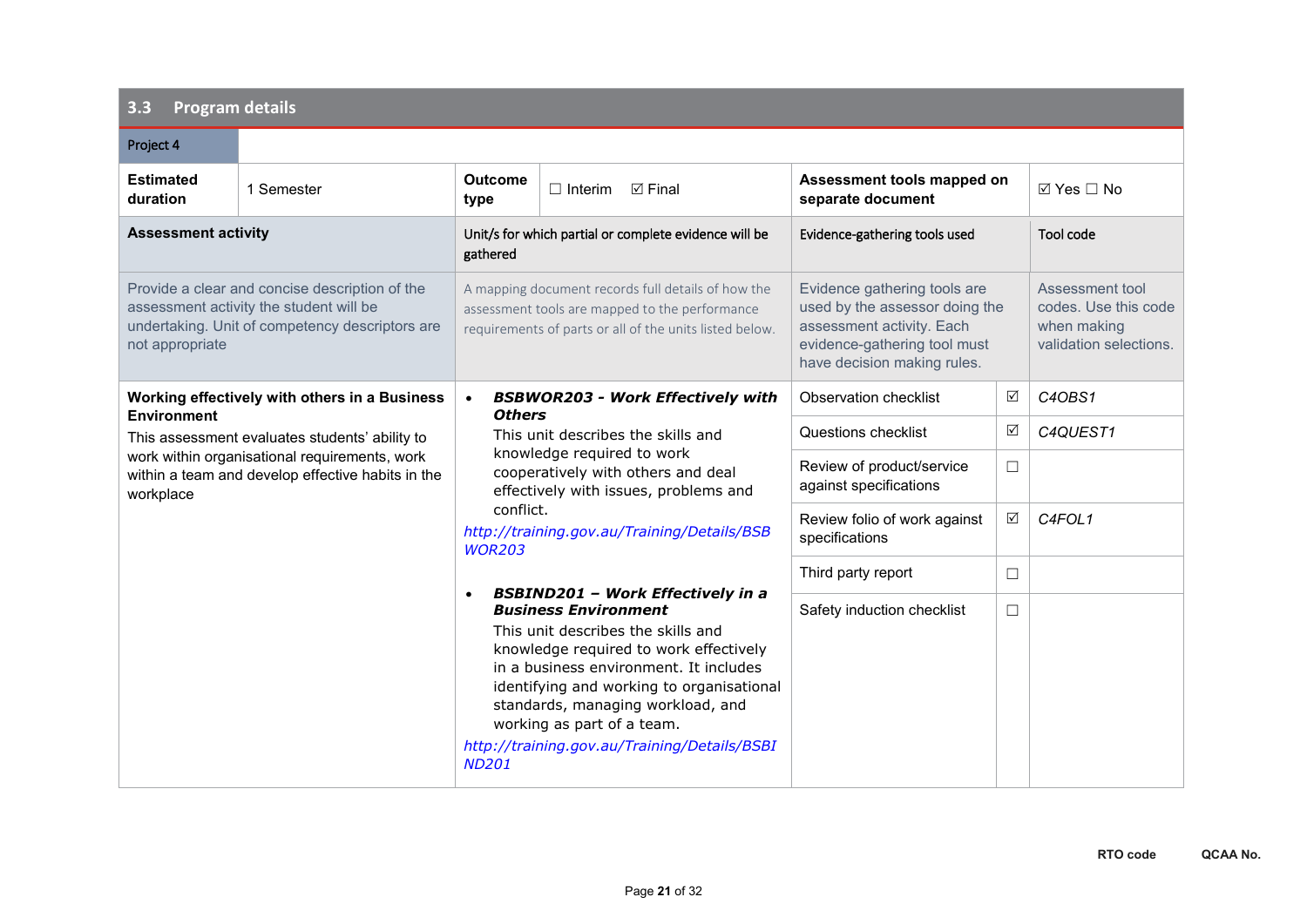| $\sqrt{3.3}$ Program details |  |  |  |  |  |  |  |  |
|------------------------------|--|--|--|--|--|--|--|--|
|                              |  |  |  |  |  |  |  |  |
|                              |  |  |  |  |  |  |  |  |
|                              |  |  |  |  |  |  |  |  |
|                              |  |  |  |  |  |  |  |  |
|                              |  |  |  |  |  |  |  |  |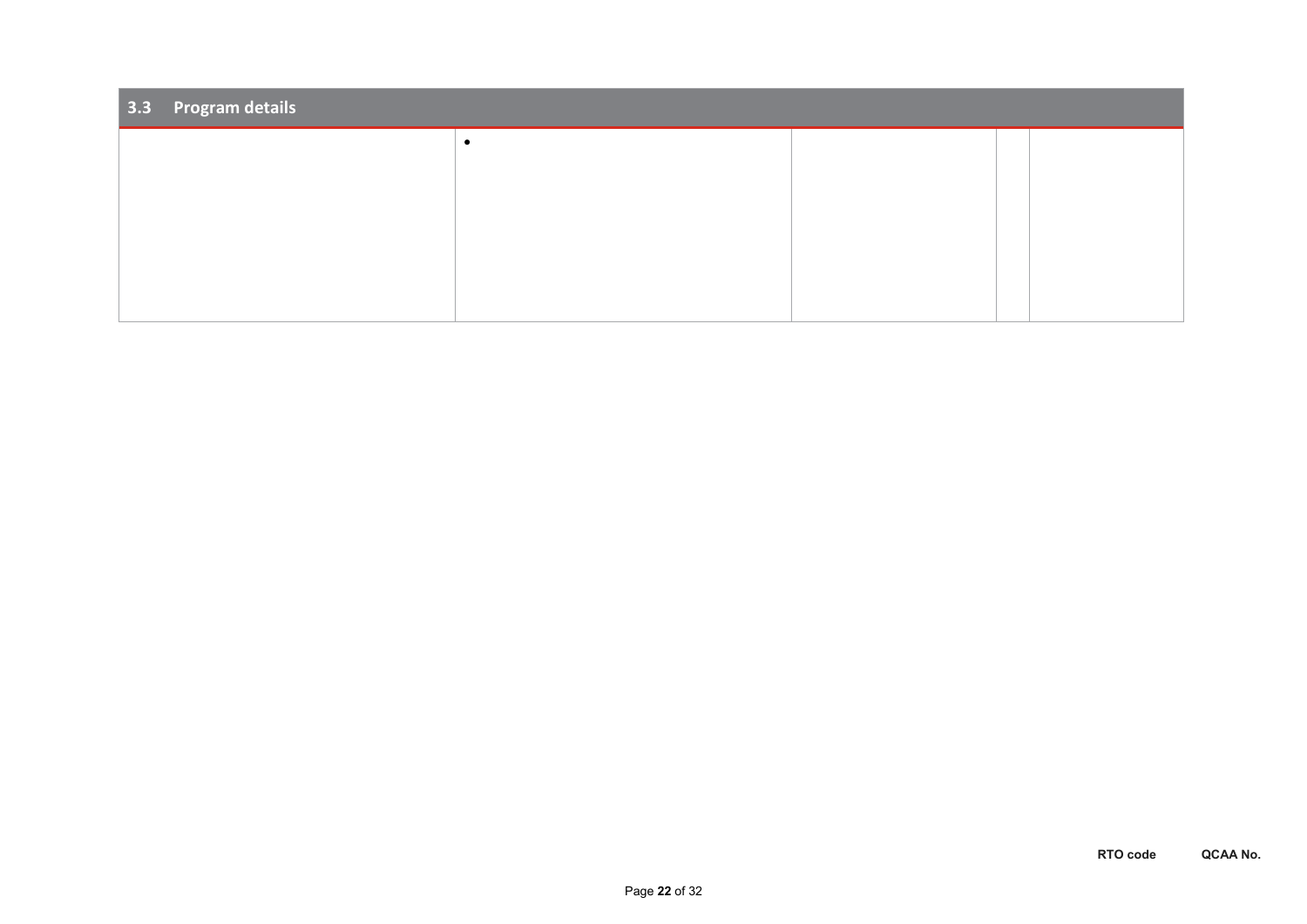| 3.4                          | <b>Program details</b>                                        |                                                                   |                                                                                    |                                                     |        |                      |  |  |  |
|------------------------------|---------------------------------------------------------------|-------------------------------------------------------------------|------------------------------------------------------------------------------------|-----------------------------------------------------|--------|----------------------|--|--|--|
| Project 1                    | Enter the project code and file location of assessment tools. |                                                                   |                                                                                    |                                                     |        |                      |  |  |  |
| <b>Estimated</b><br>duration | Enter the duration expressed in<br>weeks, terms or semesters. | <b>Outcome</b><br>type                                            | $\Box$ Interim $\Box$ Final                                                        | Assessment tools mapped on<br>separate document     |        | $\Box$ Yes $\Box$ No |  |  |  |
| <b>Assessment activity</b>   |                                                               | gathered                                                          | Unit/s for which partial or complete evidence will be                              | Evidence-gathering tools used                       |        | Tool code            |  |  |  |
|                              | Enter the project name and a brief description.               |                                                                   | • Record unit code and title for all units evidence<br>is being gathered for here. | <b>Observation checklist</b>                        | $\Box$ |                      |  |  |  |
|                              |                                                               | $\bullet$                                                         |                                                                                    | Questions checklist                                 | $\Box$ |                      |  |  |  |
|                              |                                                               |                                                                   |                                                                                    | Review of product/service<br>against specifications | $\Box$ |                      |  |  |  |
|                              |                                                               |                                                                   |                                                                                    | Review folio of work against<br>specifications      | $\Box$ |                      |  |  |  |
|                              |                                                               |                                                                   |                                                                                    | Third party report                                  | $\Box$ |                      |  |  |  |
|                              |                                                               |                                                                   |                                                                                    | Safety induction checklist                          | $\Box$ |                      |  |  |  |
| Project 2                    | Enter the project code                                        |                                                                   |                                                                                    |                                                     |        |                      |  |  |  |
| <b>Estimated</b><br>duration | Enter the duration expressed in<br>weeks, terms or semesters. | <b>Outcome</b><br>type                                            | $\Box$ Interim $\Box$ Final                                                        | Assessment tools mapped on<br>separate document     |        | $\Box$ Yes $\Box$ No |  |  |  |
| <b>Assessment activity</b>   |                                                               | Unit/s for which partial or complete evidence will be<br>gathered |                                                                                    | Evidence-gathering tools used                       |        | Tool code            |  |  |  |
|                              | Enter the project name and a brief description.               | • Record unit code and title for all units evidence               |                                                                                    | <b>Observation checklist</b>                        | $\Box$ |                      |  |  |  |
|                              |                                                               | is being gathered for here.<br>$\bullet$                          |                                                                                    | Questions checklist                                 | $\Box$ |                      |  |  |  |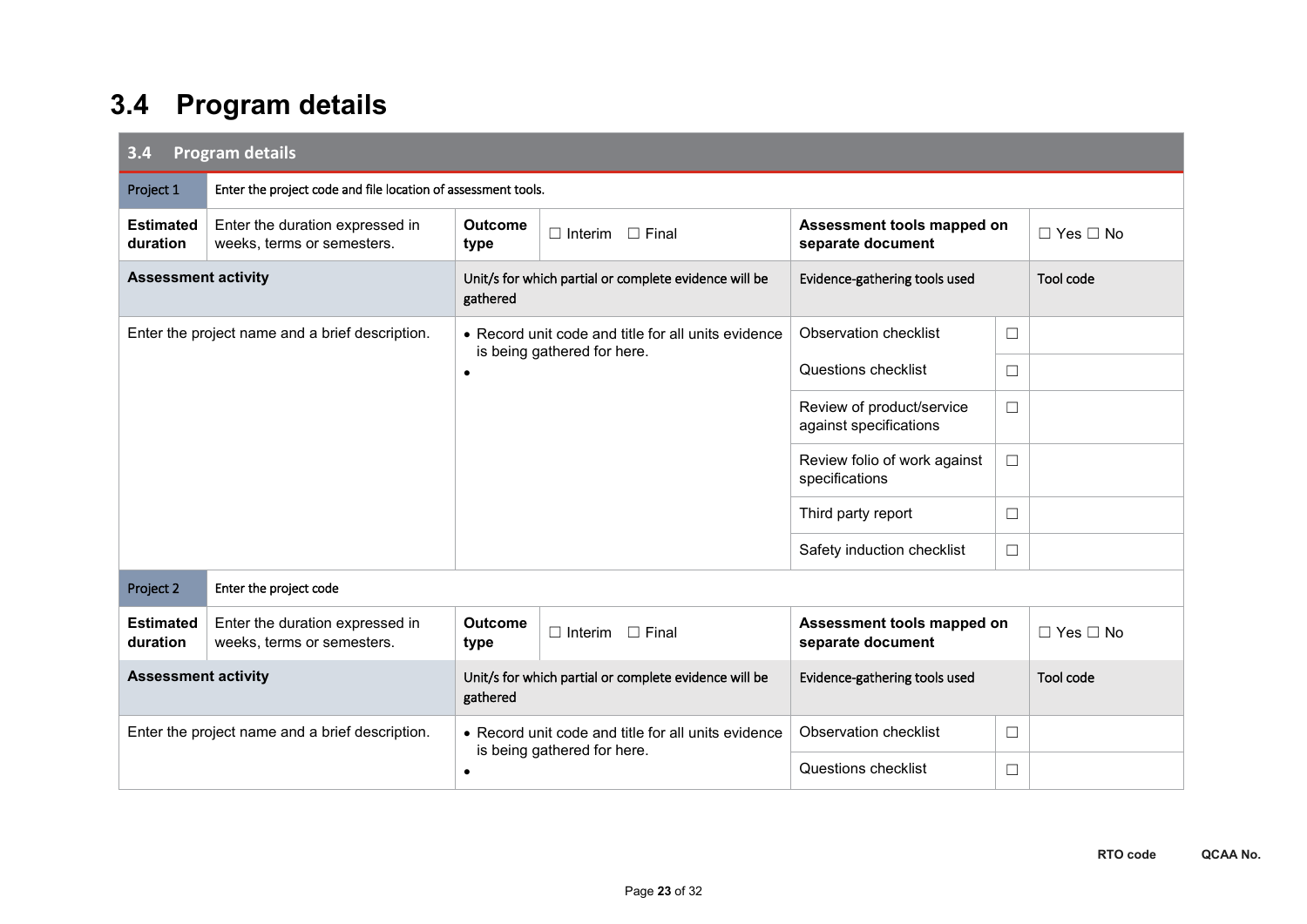| <b>Program details</b><br>3.4 |                                                                                                 |                                                                                    |                               |                                                     |           |                      |  |
|-------------------------------|-------------------------------------------------------------------------------------------------|------------------------------------------------------------------------------------|-------------------------------|-----------------------------------------------------|-----------|----------------------|--|
|                               |                                                                                                 |                                                                                    |                               | Review of product/service<br>against specifications | $\Box$    |                      |  |
|                               |                                                                                                 |                                                                                    |                               | Review folio of work against<br>specifications      | $\Box$    |                      |  |
|                               |                                                                                                 |                                                                                    |                               | Third party report                                  | $\Box$    |                      |  |
|                               |                                                                                                 |                                                                                    |                               | Safety induction checklist                          | $\Box$    |                      |  |
| Project 3                     | Enter the project code                                                                          |                                                                                    |                               |                                                     |           |                      |  |
| <b>Estimated</b><br>duration  | Enter the duration expressed in<br>weeks, terms or semesters.                                   | <b>Outcome</b><br>type                                                             | $\Box$ Interim $\Box$ Final   | Assessment tools mapped on<br>separate document     |           | $\Box$ Yes $\Box$ No |  |
|                               | <b>Assessment activity</b><br>Unit/s for which partial or complete evidence will be<br>gathered |                                                                                    | Evidence-gathering tools used |                                                     | Tool code |                      |  |
|                               | Enter the project name and a brief description.                                                 | • Record unit code and title for all units evidence<br>is being gathered for here. |                               | <b>Observation checklist</b>                        | $\Box$    |                      |  |
|                               |                                                                                                 | $\bullet$                                                                          |                               | Questions checklist                                 | $\Box$    |                      |  |
|                               |                                                                                                 |                                                                                    |                               | Review of product/service<br>against specifications | $\Box$    |                      |  |
|                               |                                                                                                 |                                                                                    |                               | Review folio of work against<br>specifications      | $\Box$    |                      |  |
|                               |                                                                                                 |                                                                                    |                               | Third party report                                  | $\Box$    |                      |  |
|                               |                                                                                                 |                                                                                    |                               | Safety induction checklist                          | $\Box$    |                      |  |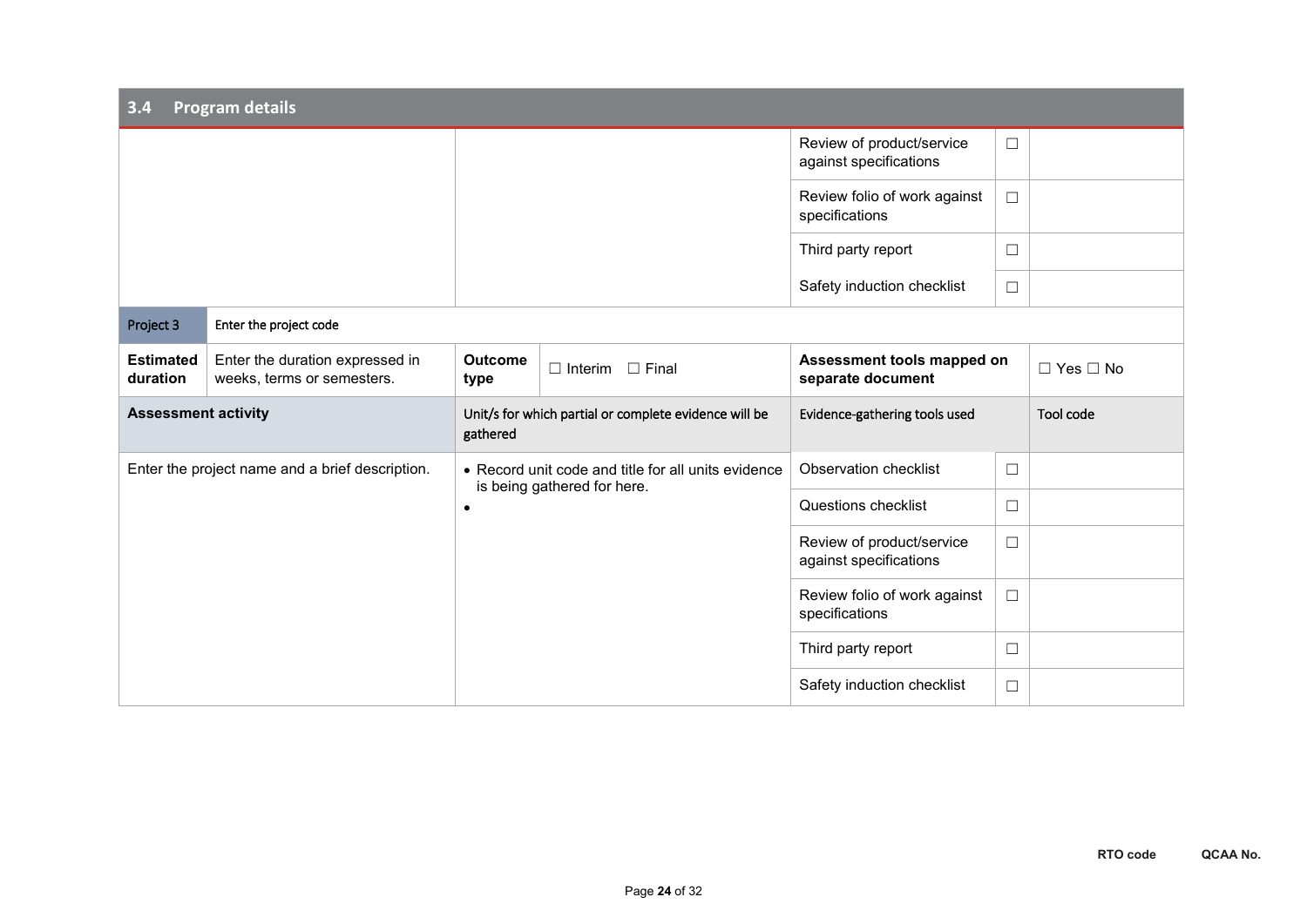| 3.4                          | <b>Program details</b>                                        |                                                                   |                                                                                    |                                                     |        |                      |  |  |  |
|------------------------------|---------------------------------------------------------------|-------------------------------------------------------------------|------------------------------------------------------------------------------------|-----------------------------------------------------|--------|----------------------|--|--|--|
| Project 4                    | Enter the project code                                        |                                                                   |                                                                                    |                                                     |        |                      |  |  |  |
| <b>Estimated</b><br>duration | Enter the duration expressed in<br>weeks, terms or semesters. | <b>Outcome</b><br>type                                            | $\Box$ Interim $\Box$ Final                                                        | Assessment tools mapped on<br>separate document     |        | $\Box$ Yes $\Box$ No |  |  |  |
| <b>Assessment activity</b>   |                                                               | gathered                                                          | Unit/s for which partial or complete evidence will be                              | Evidence-gathering tools used                       |        | Tool code            |  |  |  |
|                              | Enter the project name and a brief description.               |                                                                   | • Record unit code and title for all units evidence<br>is being gathered for here. | <b>Observation checklist</b>                        | $\Box$ |                      |  |  |  |
|                              |                                                               | $\bullet$                                                         |                                                                                    | Questions checklist                                 | $\Box$ |                      |  |  |  |
|                              |                                                               |                                                                   |                                                                                    | Review of product/service<br>against specifications | $\Box$ |                      |  |  |  |
|                              |                                                               |                                                                   |                                                                                    | Review folio of work against<br>specifications      | $\Box$ |                      |  |  |  |
|                              |                                                               |                                                                   |                                                                                    | Third party report                                  | $\Box$ |                      |  |  |  |
|                              |                                                               |                                                                   |                                                                                    | Safety induction checklist                          | $\Box$ |                      |  |  |  |
| Project 5                    | Enter the project code                                        |                                                                   |                                                                                    |                                                     |        |                      |  |  |  |
| <b>Estimated</b><br>duration | Enter the duration expressed in<br>weeks, terms or semesters. | <b>Outcome</b><br>type                                            | $\Box$ Interim<br>$\Box$ Final                                                     | Assessment tools mapped on<br>separate document     |        | $\Box$ Yes $\Box$ No |  |  |  |
| <b>Assessment activity</b>   |                                                               | Unit/s for which partial or complete evidence will be<br>gathered |                                                                                    | Evidence-gathering tools used                       |        | Tool code            |  |  |  |
|                              | Enter the project name and a brief description.               |                                                                   | • Record unit code and title for all units evidence<br>is being gathered for here. | <b>Observation checklist</b>                        | $\Box$ |                      |  |  |  |
|                              |                                                               | $\bullet$                                                         |                                                                                    | Questions checklist                                 | $\Box$ |                      |  |  |  |
|                              |                                                               |                                                                   |                                                                                    | Review of product/service<br>against specifications | $\Box$ |                      |  |  |  |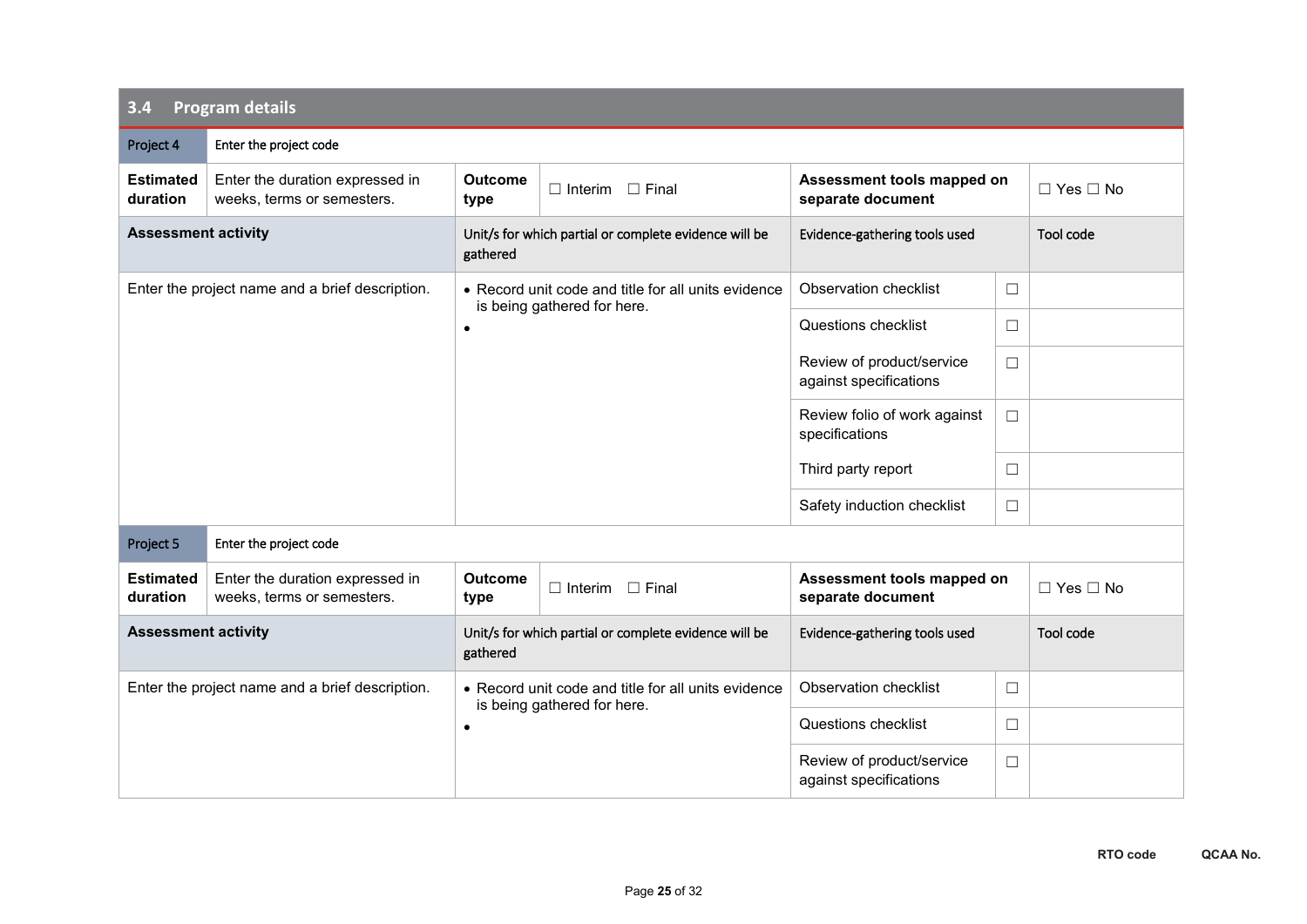| 3.4                          | <b>Program details</b>                                        |                        |                                                                                    |                                                     |        |                      |
|------------------------------|---------------------------------------------------------------|------------------------|------------------------------------------------------------------------------------|-----------------------------------------------------|--------|----------------------|
|                              |                                                               |                        |                                                                                    | Review folio of work against<br>specifications      | $\Box$ |                      |
|                              |                                                               |                        |                                                                                    | Third party report                                  | □      |                      |
|                              |                                                               |                        |                                                                                    | Safety induction checklist                          | $\Box$ |                      |
| Project 6                    | Enter the project code                                        |                        |                                                                                    |                                                     |        |                      |
| <b>Estimated</b><br>duration | Enter the duration expressed in<br>weeks, terms or semesters. | <b>Outcome</b><br>type | $\Box$ Interim $\Box$ Final                                                        | Assessment tools mapped on<br>separate document     |        | $\Box$ Yes $\Box$ No |
| <b>Assessment activity</b>   |                                                               | gathered               | Unit/s for which partial or complete evidence will be                              | Evidence-gathering tools used                       |        | Tool code            |
|                              | Enter the project name and a brief description.               |                        | • Record unit code and title for all units evidence<br>is being gathered for here. | Observation checklist                               | $\Box$ |                      |
|                              |                                                               | $\bullet$              |                                                                                    | Questions checklist                                 | □      |                      |
|                              |                                                               |                        |                                                                                    | Review of product/service<br>against specifications | $\Box$ |                      |
|                              |                                                               |                        |                                                                                    | Review folio of work against<br>specifications      | $\Box$ |                      |
|                              |                                                               |                        |                                                                                    | Third party report                                  | $\Box$ |                      |
|                              |                                                               |                        |                                                                                    | Safety induction checklist                          | $\Box$ |                      |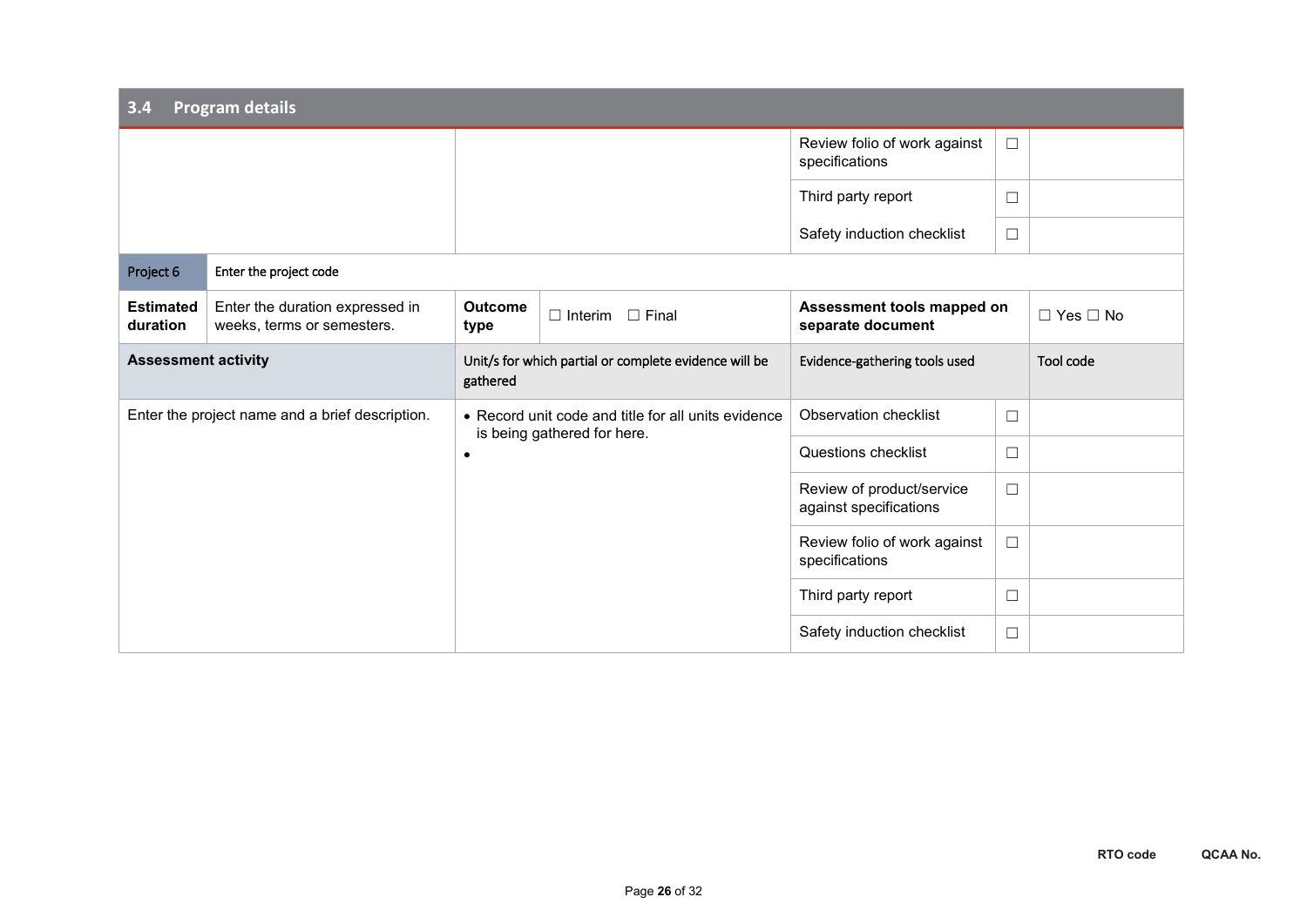| 3.4                                             | <b>Program details</b>                                        |                                                                   |                                                                                    |                                                     |        |                      |
|-------------------------------------------------|---------------------------------------------------------------|-------------------------------------------------------------------|------------------------------------------------------------------------------------|-----------------------------------------------------|--------|----------------------|
| Project 7                                       | Enter the project code                                        |                                                                   |                                                                                    |                                                     |        |                      |
| <b>Estimated</b><br>duration                    | Enter the duration expressed in<br>weeks, terms or semesters. | <b>Outcome</b><br>type                                            | $\Box$ Interim $\Box$ Final                                                        | Assessment tools mapped on<br>separate document     |        | $\Box$ Yes $\Box$ No |
| <b>Assessment activity</b>                      |                                                               | Unit/s for which partial or complete evidence will be<br>gathered |                                                                                    | Evidence-gathering tools used                       |        | Tool code            |
|                                                 | Enter the project name and a brief description.               |                                                                   | • Record unit code and title for all units evidence                                | Observation checklist                               | $\Box$ |                      |
|                                                 |                                                               | is being gathered for here.<br>$\bullet$                          |                                                                                    | Questions checklist                                 | $\Box$ |                      |
|                                                 |                                                               |                                                                   |                                                                                    | Review of product/service<br>against specifications | $\Box$ |                      |
|                                                 |                                                               |                                                                   |                                                                                    | Review folio of work against<br>specifications      | $\Box$ |                      |
|                                                 |                                                               |                                                                   |                                                                                    | Third party report                                  | □      |                      |
|                                                 |                                                               |                                                                   |                                                                                    | Safety induction checklist                          | $\Box$ |                      |
| Project 8                                       | Enter the project code                                        |                                                                   |                                                                                    |                                                     |        |                      |
| <b>Estimated</b><br>duration                    | Enter the duration expressed in<br>weeks, terms or semesters. | <b>Outcome</b><br>type                                            | $\Box$ Interim<br>$\Box$ Final                                                     | Assessment tools mapped on<br>separate document     |        | $\Box$ Yes $\Box$ No |
| <b>Assessment activity</b>                      |                                                               | Unit/s for which partial or complete evidence will be<br>gathered |                                                                                    | Evidence-gathering tools used                       |        | Tool code            |
| Enter the project name and a brief description. |                                                               |                                                                   | • Record unit code and title for all units evidence<br>is being gathered for here. | <b>Observation checklist</b>                        | $\Box$ |                      |
|                                                 |                                                               | $\bullet$                                                         |                                                                                    | Questions checklist                                 | $\Box$ |                      |
|                                                 |                                                               |                                                                   |                                                                                    | Review of product/service<br>against specifications | $\Box$ |                      |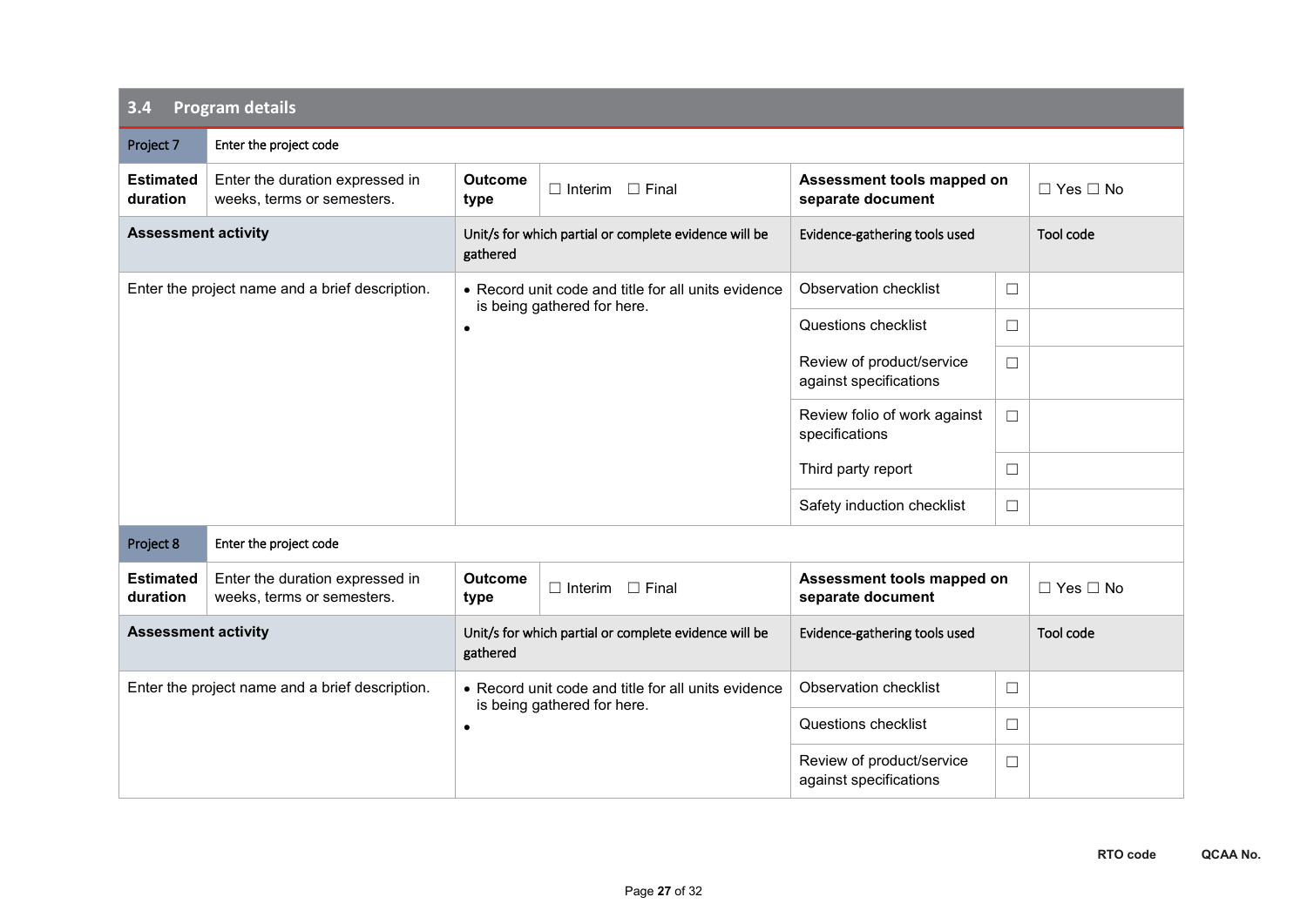| 3.4                                             | Program details                                               |                                                                                                 |  |                                                     |        |                      |
|-------------------------------------------------|---------------------------------------------------------------|-------------------------------------------------------------------------------------------------|--|-----------------------------------------------------|--------|----------------------|
|                                                 |                                                               |                                                                                                 |  | Review folio of work against<br>specifications      | $\Box$ |                      |
|                                                 |                                                               |                                                                                                 |  | Third party report                                  | $\Box$ |                      |
|                                                 |                                                               |                                                                                                 |  | Safety induction checklist                          | $\Box$ |                      |
| Project 9                                       | Enter the project code                                        |                                                                                                 |  |                                                     |        |                      |
| <b>Estimated</b><br>duration                    | Enter the duration expressed in<br>weeks, terms or semesters. | <b>Outcome</b><br>$\Box$ Final<br>$\Box$ Interim<br>type                                        |  | Assessment tools mapped on<br>separate document     |        | $\Box$ Yes $\Box$ No |
| <b>Assessment activity</b>                      |                                                               | Unit/s for which partial or complete evidence will be<br>gathered                               |  | Evidence-gathering tools used                       |        | Tool code            |
| Enter the project name and a brief description. |                                                               | • Record unit code and title for all units evidence<br>is being gathered for here.<br>$\bullet$ |  | Observation checklist                               | $\Box$ |                      |
|                                                 |                                                               |                                                                                                 |  | Questions checklist                                 | $\Box$ |                      |
|                                                 |                                                               |                                                                                                 |  | Review of product/service<br>against specifications | $\Box$ |                      |
|                                                 |                                                               |                                                                                                 |  | Review folio of work against<br>specifications      | $\Box$ |                      |
|                                                 |                                                               |                                                                                                 |  | Third party report                                  | $\Box$ |                      |
|                                                 |                                                               |                                                                                                 |  | Safety induction checklist                          | $\Box$ |                      |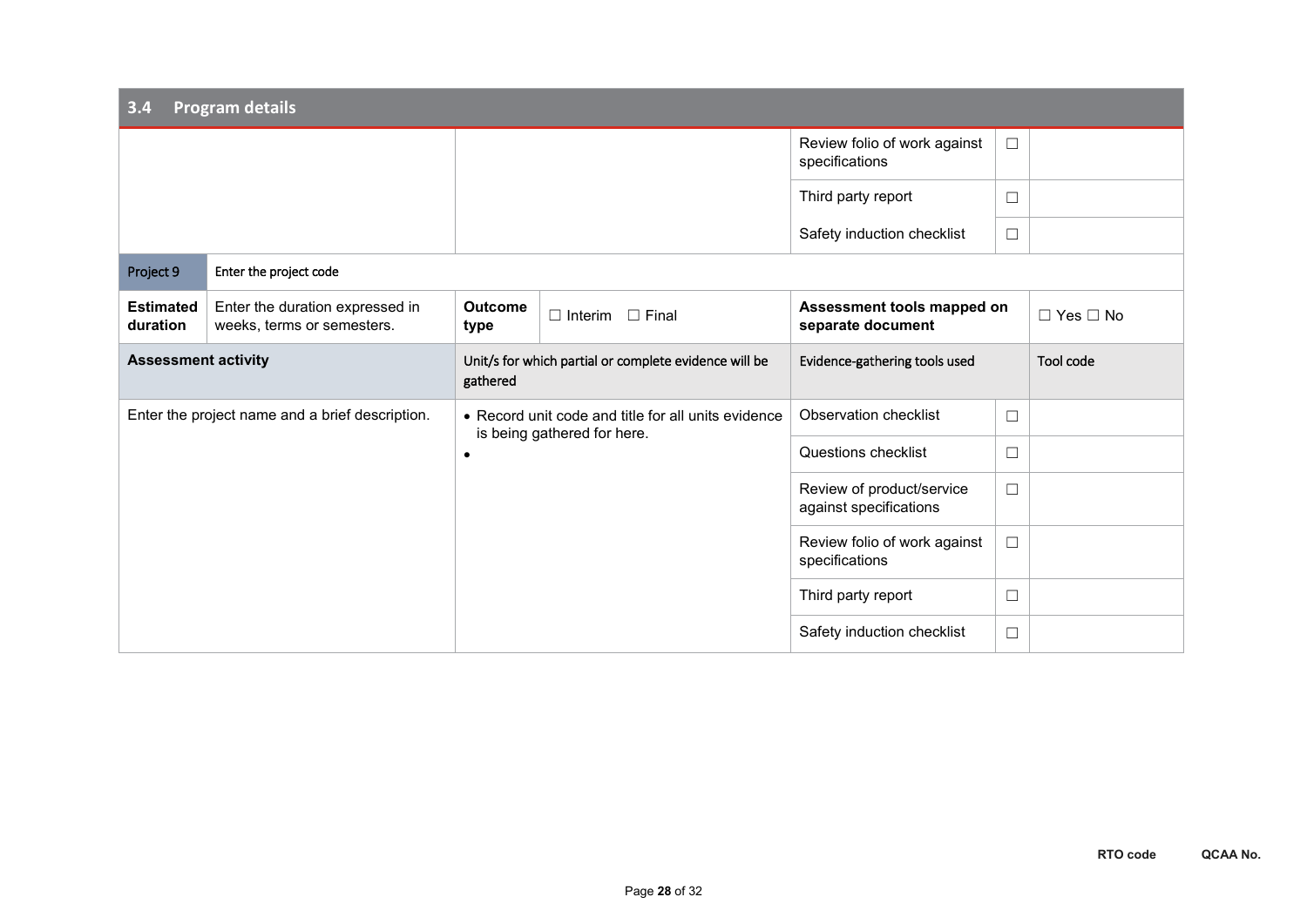| 3.4                                             | <b>Program details</b>                                        |                                                                   |                                                                                    |                                                     |        |                      |
|-------------------------------------------------|---------------------------------------------------------------|-------------------------------------------------------------------|------------------------------------------------------------------------------------|-----------------------------------------------------|--------|----------------------|
| Project 10                                      | Enter the project code                                        |                                                                   |                                                                                    |                                                     |        |                      |
| <b>Estimated</b><br>duration                    | Enter the duration expressed in<br>weeks, terms or semesters. | <b>Outcome</b><br>type                                            | $\Box$ Interim $\Box$ Final                                                        | Assessment tools mapped on<br>separate document     |        | $\Box$ Yes $\Box$ No |
| <b>Assessment activity</b>                      |                                                               | Unit/s for which partial or complete evidence will be<br>gathered |                                                                                    | Evidence-gathering tools used                       |        | Tool code            |
|                                                 | Enter the project name and a brief description.               |                                                                   | • Record unit code and title for all units evidence                                | Observation checklist                               | $\Box$ |                      |
|                                                 |                                                               | is being gathered for here.<br>$\bullet$                          |                                                                                    | Questions checklist                                 | $\Box$ |                      |
|                                                 |                                                               |                                                                   |                                                                                    | Review of product/service<br>against specifications | $\Box$ |                      |
|                                                 |                                                               |                                                                   |                                                                                    | Review folio of work against<br>specifications      | $\Box$ |                      |
|                                                 |                                                               |                                                                   |                                                                                    | Third party report                                  | □      |                      |
|                                                 |                                                               |                                                                   |                                                                                    | Safety induction checklist                          | $\Box$ |                      |
| Project 11                                      | Enter the project code                                        |                                                                   |                                                                                    |                                                     |        |                      |
| <b>Estimated</b><br>duration                    | Enter the duration expressed in<br>weeks, terms or semesters. | <b>Outcome</b><br>type                                            | $\Box$ Interim<br>$\Box$ Final                                                     | Assessment tools mapped on<br>separate document     |        | $\Box$ Yes $\Box$ No |
| <b>Assessment activity</b>                      |                                                               | Unit/s for which partial or complete evidence will be<br>gathered |                                                                                    | Evidence-gathering tools used                       |        | Tool code            |
| Enter the project name and a brief description. |                                                               |                                                                   | • Record unit code and title for all units evidence<br>is being gathered for here. | <b>Observation checklist</b>                        | $\Box$ |                      |
|                                                 |                                                               | $\bullet$                                                         |                                                                                    | Questions checklist                                 | $\Box$ |                      |
|                                                 |                                                               |                                                                   |                                                                                    | Review of product/service<br>against specifications | $\Box$ |                      |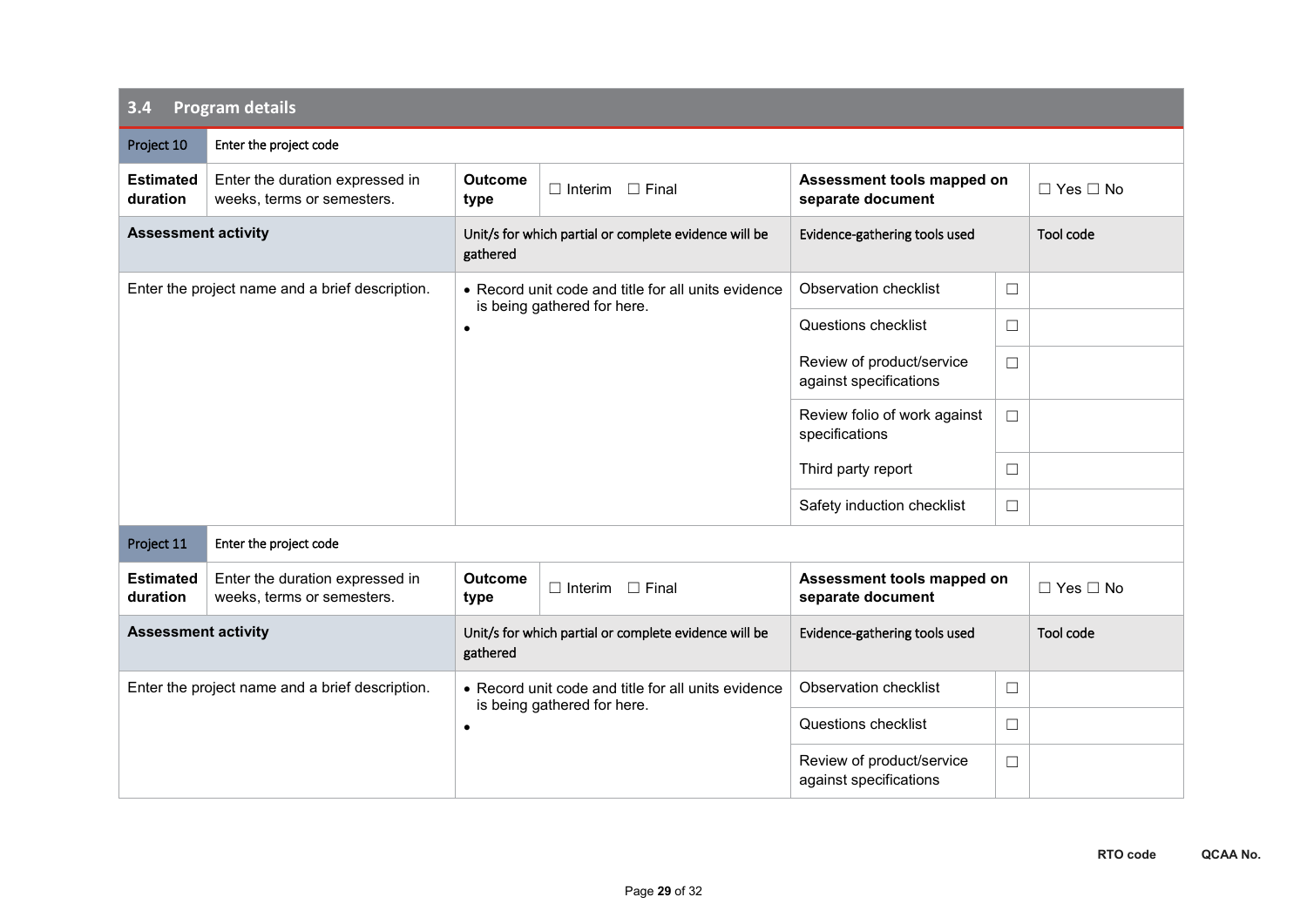| 3.4                                             | <b>Program details</b>                                        |                                                                                                 |  |                                                     |        |                      |
|-------------------------------------------------|---------------------------------------------------------------|-------------------------------------------------------------------------------------------------|--|-----------------------------------------------------|--------|----------------------|
|                                                 |                                                               |                                                                                                 |  | Review folio of work against<br>specifications      | $\Box$ |                      |
|                                                 |                                                               |                                                                                                 |  | Third party report                                  | $\Box$ |                      |
|                                                 |                                                               |                                                                                                 |  | Safety induction checklist                          | $\Box$ |                      |
| Project 12                                      | Enter the project code                                        |                                                                                                 |  |                                                     |        |                      |
| <b>Estimated</b><br>duration                    | Enter the duration expressed in<br>weeks, terms or semesters. | <b>Outcome</b><br>$\Box$ Final<br>$\Box$ Interim<br>type                                        |  | Assessment tools mapped on<br>separate document     |        | $\Box$ Yes $\Box$ No |
| <b>Assessment activity</b>                      |                                                               | Unit/s for which partial or complete evidence will be<br>gathered                               |  | Evidence-gathering tools used                       |        | Tool code            |
| Enter the project name and a brief description. |                                                               | • Record unit code and title for all units evidence<br>is being gathered for here.<br>$\bullet$ |  | Observation checklist                               | $\Box$ |                      |
|                                                 |                                                               |                                                                                                 |  | Questions checklist                                 | $\Box$ |                      |
|                                                 |                                                               |                                                                                                 |  | Review of product/service<br>against specifications | $\Box$ |                      |
|                                                 |                                                               |                                                                                                 |  | Review folio of work against<br>specifications      | $\Box$ |                      |
|                                                 |                                                               |                                                                                                 |  | Third party report                                  | $\Box$ |                      |
|                                                 |                                                               |                                                                                                 |  | Safety induction checklist                          | $\Box$ |                      |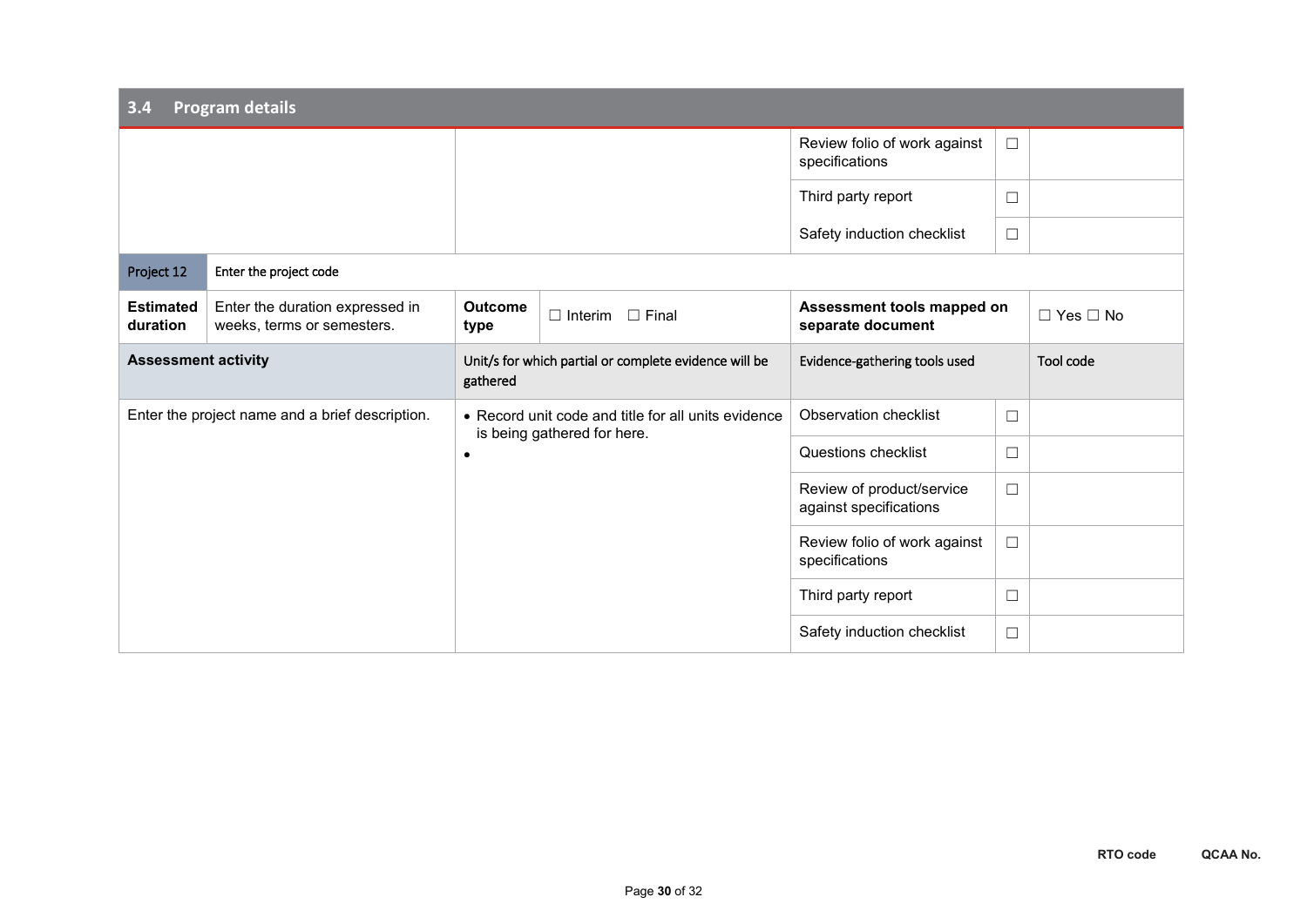| 3.4                                             | <b>Program details</b>                                        |                                                                   |                                                                                    |                                                     |        |                      |
|-------------------------------------------------|---------------------------------------------------------------|-------------------------------------------------------------------|------------------------------------------------------------------------------------|-----------------------------------------------------|--------|----------------------|
| Project 13                                      | Enter the project code                                        |                                                                   |                                                                                    |                                                     |        |                      |
| <b>Estimated</b><br>duration                    | Enter the duration expressed in<br>weeks, terms or semesters. | <b>Outcome</b><br>type                                            | $\Box$ Interim $\Box$ Final                                                        | Assessment tools mapped on<br>separate document     |        | $\Box$ Yes $\Box$ No |
| <b>Assessment activity</b>                      |                                                               | Unit/s for which partial or complete evidence will be<br>gathered |                                                                                    | Evidence-gathering tools used                       |        | Tool code            |
|                                                 | Enter the project name and a brief description.               |                                                                   | • Record unit code and title for all units evidence                                | Observation checklist                               | $\Box$ |                      |
|                                                 |                                                               | is being gathered for here.<br>$\bullet$                          |                                                                                    | Questions checklist                                 | $\Box$ |                      |
|                                                 |                                                               |                                                                   |                                                                                    | Review of product/service<br>against specifications | $\Box$ |                      |
|                                                 |                                                               |                                                                   |                                                                                    | Review folio of work against<br>specifications      | $\Box$ |                      |
|                                                 |                                                               |                                                                   |                                                                                    | Third party report                                  | □      |                      |
|                                                 |                                                               |                                                                   |                                                                                    | Safety induction checklist                          | $\Box$ |                      |
| Project 14                                      | Enter the project code                                        |                                                                   |                                                                                    |                                                     |        |                      |
| <b>Estimated</b><br>duration                    | Enter the duration expressed in<br>weeks, terms or semesters. | <b>Outcome</b><br>type                                            | $\Box$ Interim<br>$\Box$ Final                                                     | Assessment tools mapped on<br>separate document     |        | $\Box$ Yes $\Box$ No |
| <b>Assessment activity</b>                      |                                                               | Unit/s for which partial or complete evidence will be<br>gathered |                                                                                    | Evidence-gathering tools used                       |        | Tool code            |
| Enter the project name and a brief description. |                                                               |                                                                   | • Record unit code and title for all units evidence<br>is being gathered for here. | <b>Observation checklist</b>                        | $\Box$ |                      |
|                                                 |                                                               | $\bullet$                                                         |                                                                                    | Questions checklist                                 | $\Box$ |                      |
|                                                 |                                                               |                                                                   |                                                                                    | Review of product/service<br>against specifications | $\Box$ |                      |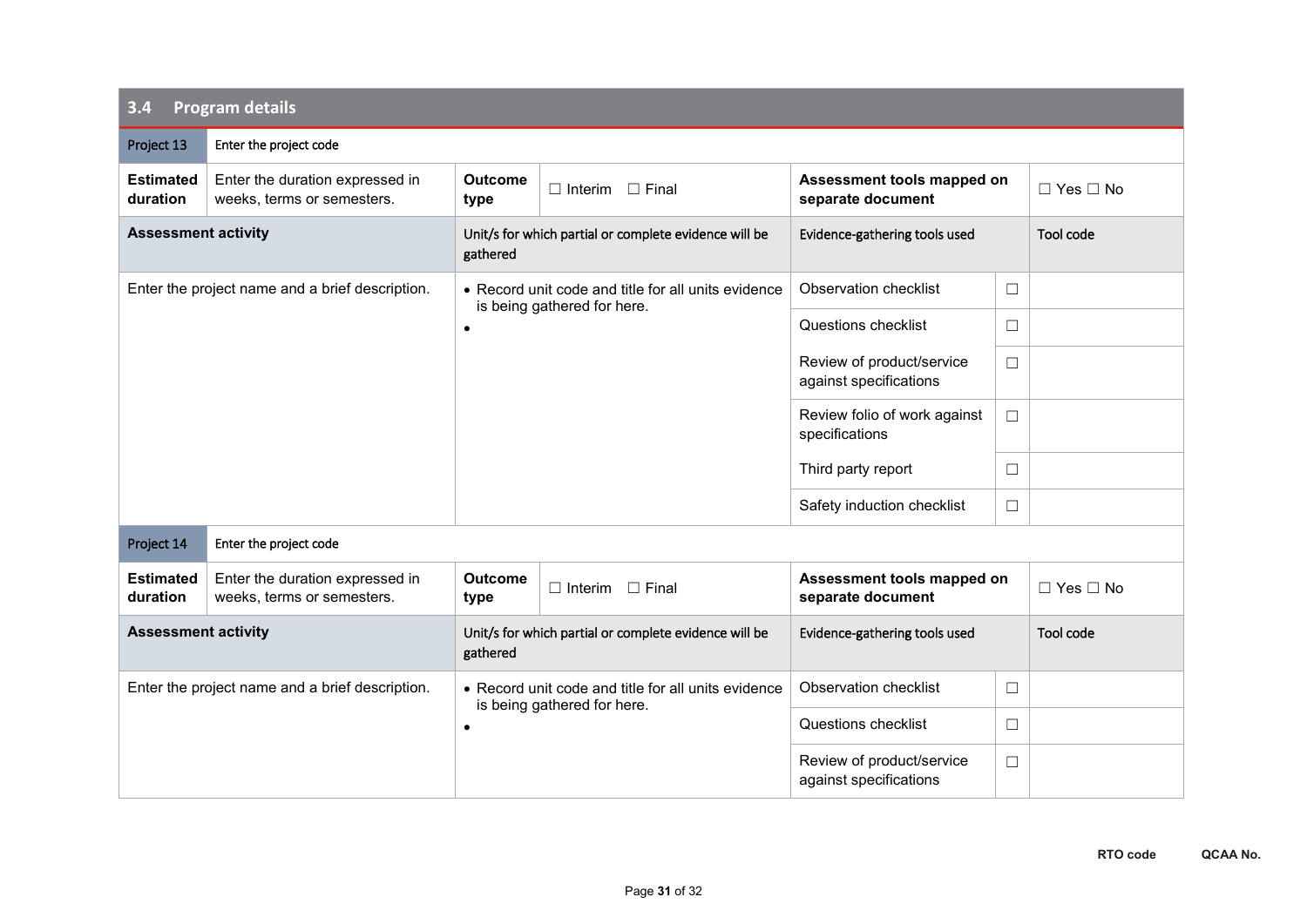| 3.4                                             | <b>Program details</b>                                        |                                                                                                 |  |                                                     |        |                      |
|-------------------------------------------------|---------------------------------------------------------------|-------------------------------------------------------------------------------------------------|--|-----------------------------------------------------|--------|----------------------|
|                                                 |                                                               |                                                                                                 |  | Review folio of work against<br>specifications      | $\Box$ |                      |
|                                                 |                                                               |                                                                                                 |  | Third party report                                  | $\Box$ |                      |
|                                                 |                                                               |                                                                                                 |  | Safety induction checklist                          | $\Box$ |                      |
| Project 15                                      | Enter the project code                                        |                                                                                                 |  |                                                     |        |                      |
| <b>Estimated</b><br>duration                    | Enter the duration expressed in<br>weeks, terms or semesters. | <b>Outcome</b><br>$\Box$ Final<br>$\Box$ Interim<br>type                                        |  | Assessment tools mapped on<br>separate document     |        | $\Box$ Yes $\Box$ No |
| <b>Assessment activity</b>                      |                                                               | Unit/s for which partial or complete evidence will be<br>gathered                               |  | Evidence-gathering tools used                       |        | Tool code            |
| Enter the project name and a brief description. |                                                               | • Record unit code and title for all units evidence<br>is being gathered for here.<br>$\bullet$ |  | Observation checklist                               | $\Box$ |                      |
|                                                 |                                                               |                                                                                                 |  | Questions checklist                                 | $\Box$ |                      |
|                                                 |                                                               |                                                                                                 |  | Review of product/service<br>against specifications | $\Box$ |                      |
|                                                 |                                                               |                                                                                                 |  | Review folio of work against<br>specifications      | $\Box$ |                      |
|                                                 |                                                               |                                                                                                 |  | Third party report                                  | $\Box$ |                      |
|                                                 |                                                               |                                                                                                 |  | Safety induction checklist                          | $\Box$ |                      |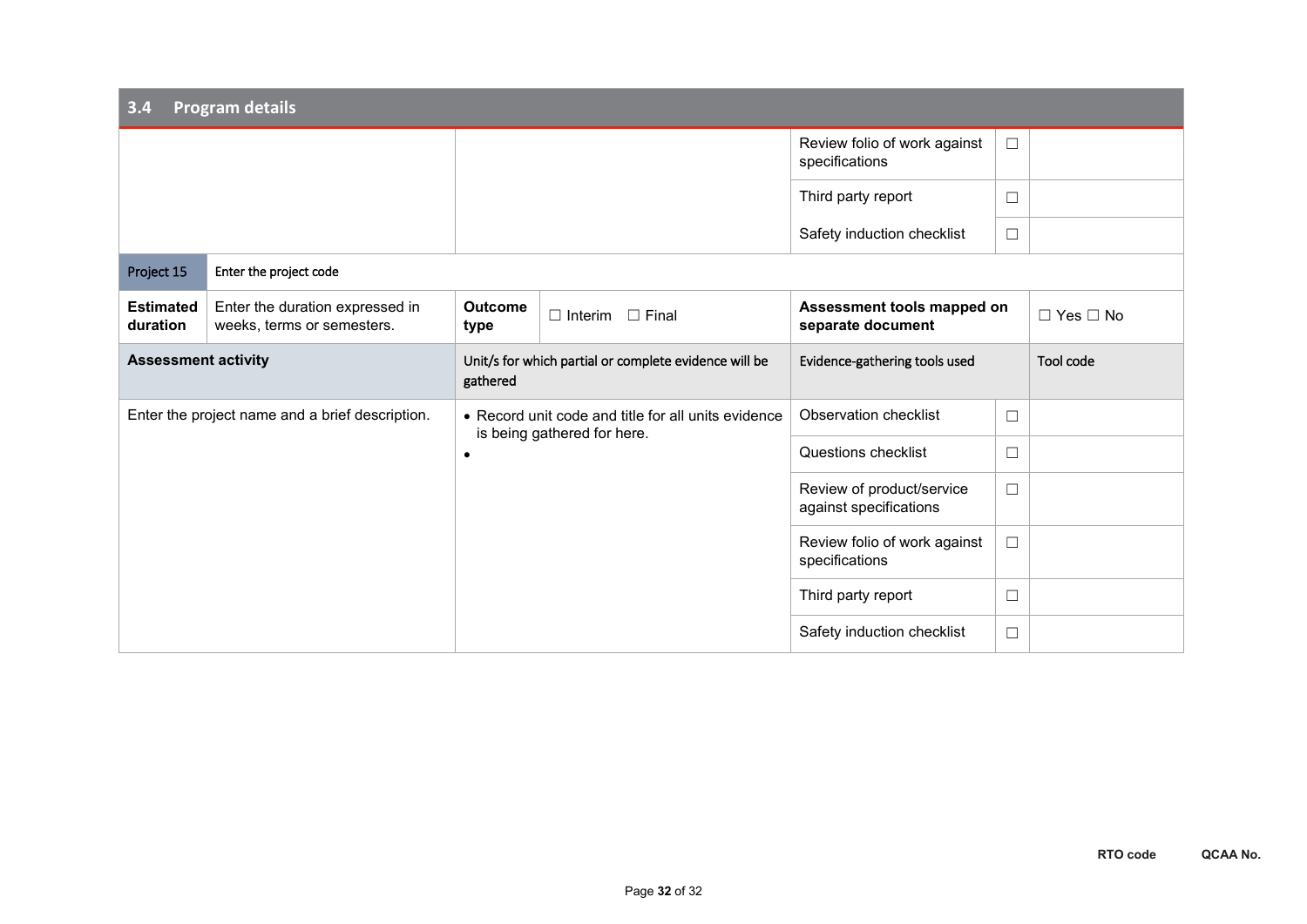| 3.4                                             | <b>Program details</b>                                        |                                                                                    |                                                     |                                                 |           |                      |  |
|-------------------------------------------------|---------------------------------------------------------------|------------------------------------------------------------------------------------|-----------------------------------------------------|-------------------------------------------------|-----------|----------------------|--|
| Project 16                                      | Enter the project code                                        |                                                                                    |                                                     |                                                 |           |                      |  |
| <b>Estimated</b><br>duration                    | Enter the duration expressed in<br>weeks, terms or semesters. | <b>Outcome</b><br>type                                                             | $\Box$ Interim $\Box$ Final                         | Assessment tools mapped on<br>separate document |           | $\Box$ Yes $\Box$ No |  |
| <b>Assessment activity</b><br>gathered          |                                                               | Unit/s for which partial or complete evidence will be                              | Evidence-gathering tools used                       |                                                 | Tool code |                      |  |
| Enter the project name and a brief description. |                                                               | • Record unit code and title for all units evidence<br>is being gathered for here. |                                                     | Observation checklist                           | $\Box$    |                      |  |
|                                                 | ٠                                                             |                                                                                    |                                                     | Questions checklist                             | $\Box$    |                      |  |
|                                                 |                                                               |                                                                                    | Review of product/service<br>against specifications | $\Box$                                          |           |                      |  |
|                                                 |                                                               |                                                                                    |                                                     | Review folio of work against<br>specifications  | $\Box$    |                      |  |
|                                                 |                                                               |                                                                                    | Third party report                                  | $\Box$                                          |           |                      |  |
|                                                 |                                                               |                                                                                    |                                                     | Safety induction checklist                      | $\Box$    |                      |  |